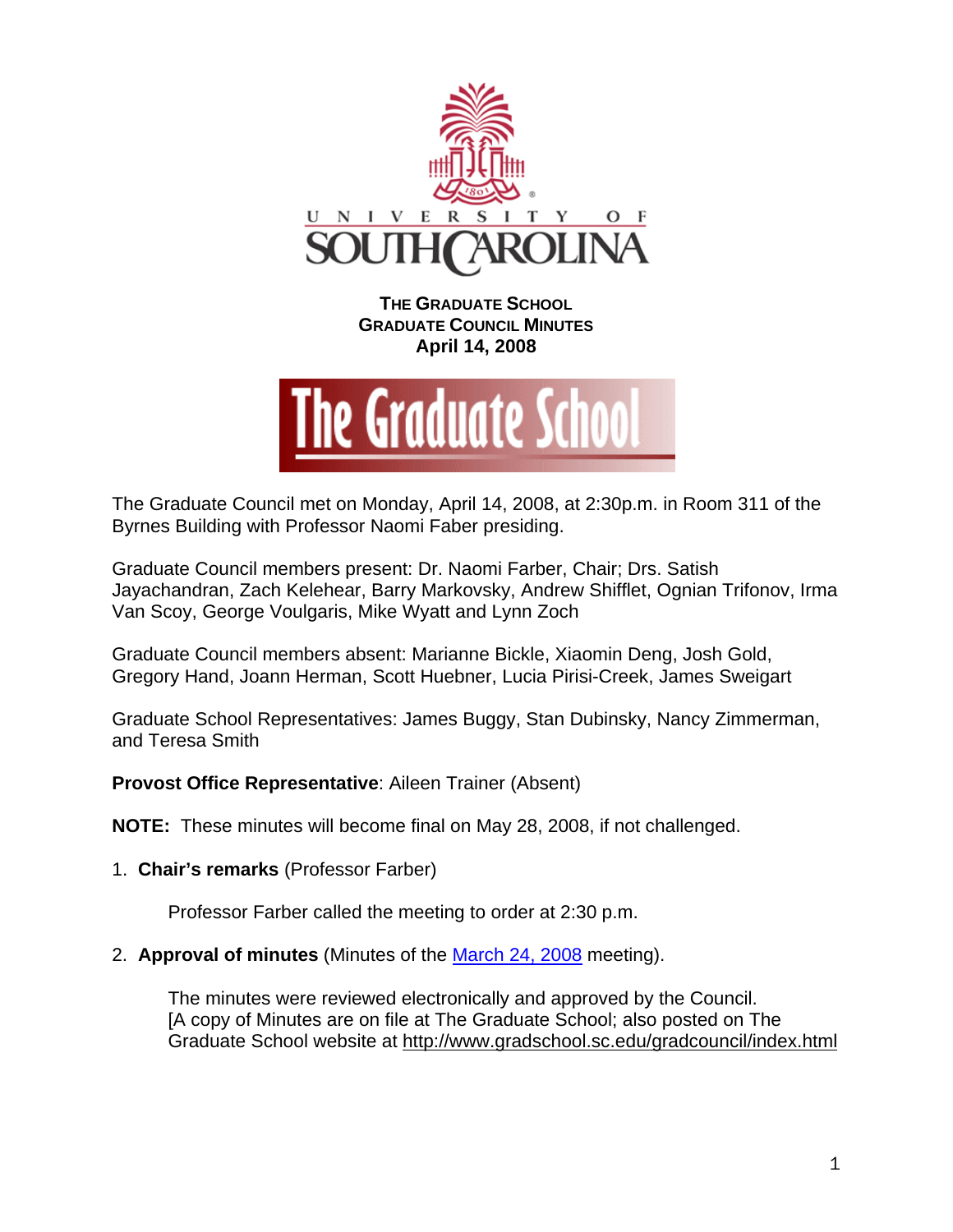# 3. **Report of the Graduate Dean** (Dean Buggy)

Dr. Buggy reported on the plans for the doctoral hooding May 10 ceremony. The speaker this year will be Maryann Fitzpatrick, Dean of the College of Arts and Sciences.

There will be a Graduate Director's meeting May 7. At the meeting, the Graduate Director's will be given a demonstration and asked for input on the new electronic Graduate School application process.

A Graduate Director from the Department of Chemistry asked the Graduate School if students had access to the Thompson Health Center between semesters. Dr. Buggy received clarification from Deborah Beck, the Executive Director of Student Health Services. She explained that students did have access but would have to pay for services between semesters. The Graduate Director of Chemistry was informed of the policy. Deborah Beck also mentioned that Student Health Services is planning a meeting at the end of April to discuss this issue. Dr. Buggy shared information or the meeting with the members of the Graduate Student Association so they could attend and ensure that the issues of the Graduate Students are voiced.

Dr. Buggy then asked Associate Dean Dubinsky to report on Graduate Student Day held April 2. Dubinsky reported that the events of Graduate Student Day went well, explained the revised processes, and commented that the participation of presenters and judges was outstanding. The winners of each competition and the abstracts of the presented posters and papers are posted on the Graduate School website The USC *Times* featured two articles on the successful event.

4. **Report of the Petitions and Appeals Committee** (Professor Herman)

No items reported.

5. **Report of the Humanities, Social Sciences, Education, and Related Professional Programs Committee** (Professor Zoch for Professor Kelehear)

College of Social Work-APPROVED Curriculum and Bulletin Change – Advanced Standing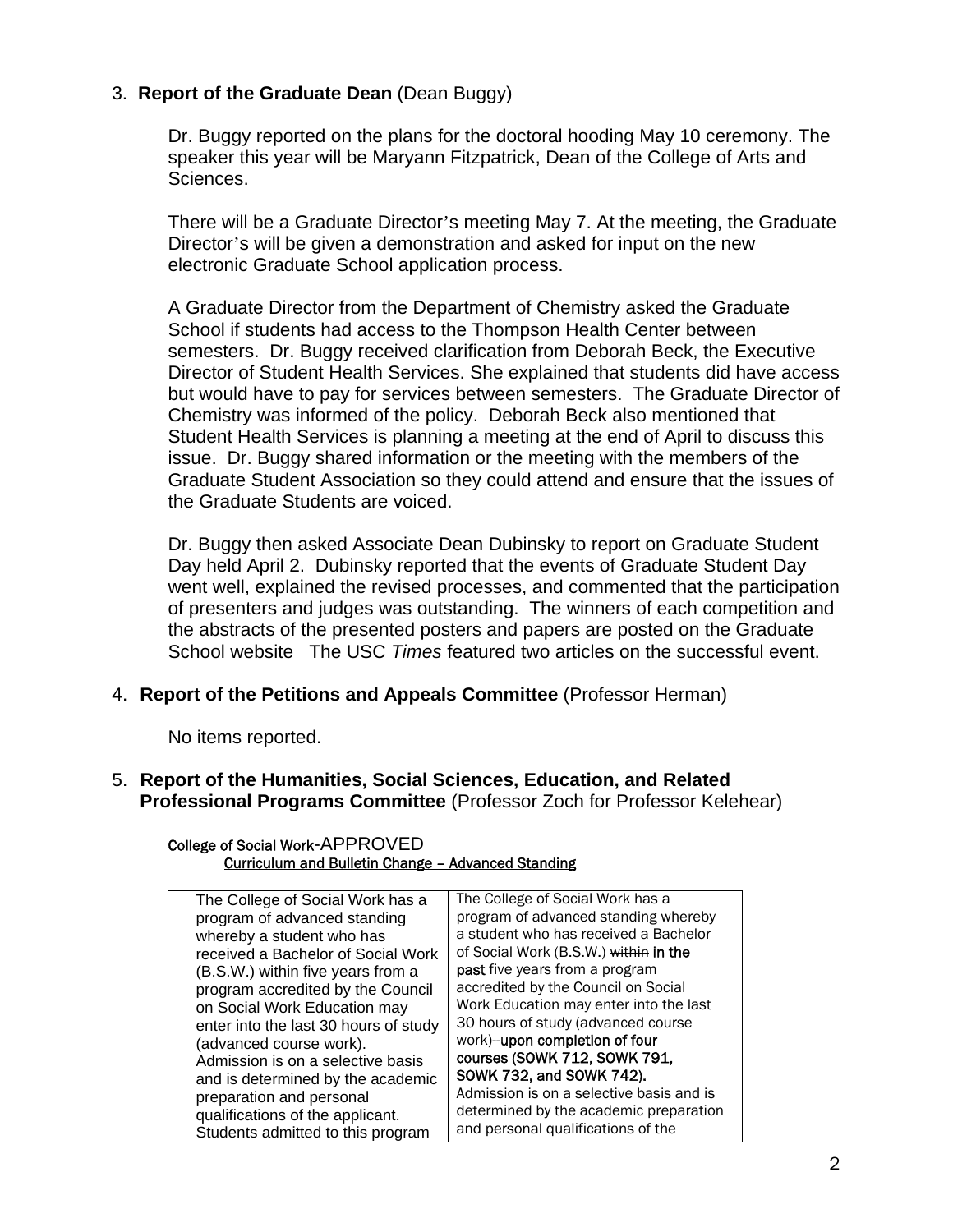| are required to successfully      |
|-----------------------------------|
| complete six integrative seminars |
| (12 credit hours) during the      |
| summer prior to entering the      |
| advanced courses. The six         |
| integrative seminars (SOWK 700,   |
| SOWK 701, SOWK 702, SOWK          |
| 703, SOWK 704, and SOWK 705)      |
| are offered during two five-week  |
| sessions.                         |
|                                   |

## **Course Descriptions (SOWK) Advanced Standing Seminars**

## • **700 -- Integrative Seminar: Social Work Practice I. (2)**

(Prereq: Presented to students with advanced standing) Review

of generalist practice with individuals, families, and groups:

assessment, planning, intervention, termination, and follow-up; culturally competent practice.

• **701 -- Integrative Seminar: Social Work Practice II. (2)**  (Prereq: Presented to students with advanced standing) Review

of generalist practice with organizations, neighborhoods and communities, and the larger

society, including the contexts and components of effective change processes.

• **702 -- Integrative Seminar: Social Work Research I. (2)**  (Prereq: Presented to students with advanced standing) Review

of research methods, including problem formulation,

measurement, sampling, group designs, survey research, qualitative approaches, writing reports, and evaluating the

applicant. Students admitted to this program are required to successfully complete six integrative seminars (12 credit hours) during the summer prior to entering the advanced courses. The six integrative seminars (SOWK 700, SOWK 701, SOWK 702, SOWK 703, SOWK 704, and SOWK 705) are offered during two five-week sessions. The four required courses (12 credit hours) are taken during two five-week sessions in the summer prior to entering the advanced courses.

**Course Descriptions (SOWK) Advanced Standing Seminars**  • **700 -- Integrative Seminar: Social Work Practice I. (2)** (Prereq: Presented to students with advanced standing) Review of generalist practice with individuals, families, and groups: assessment, planning, intervention, termination, and follow-up; culturally competent practice.

• **701 -- Integrative Seminar: Social Work Practice II. (2)** (Prereq: Presented to students with advanced standing) Review of generalist practice with organizations, neighborhoods and communities, and the larger society, including the contexts and components of effective change processes.

• **702 -- Integrative Seminar: Social Work Research I. (2)** (Prereq: Presented to students with advanced standing) Review of research methods, including problem formulation, measurement, sampling, group designs, survey research, qualitative approaches, writing reports, and evaluating the research of others.

• **703 -- Integrative Seminar: Social Work Research II. (2)** (Prereq: Presented to students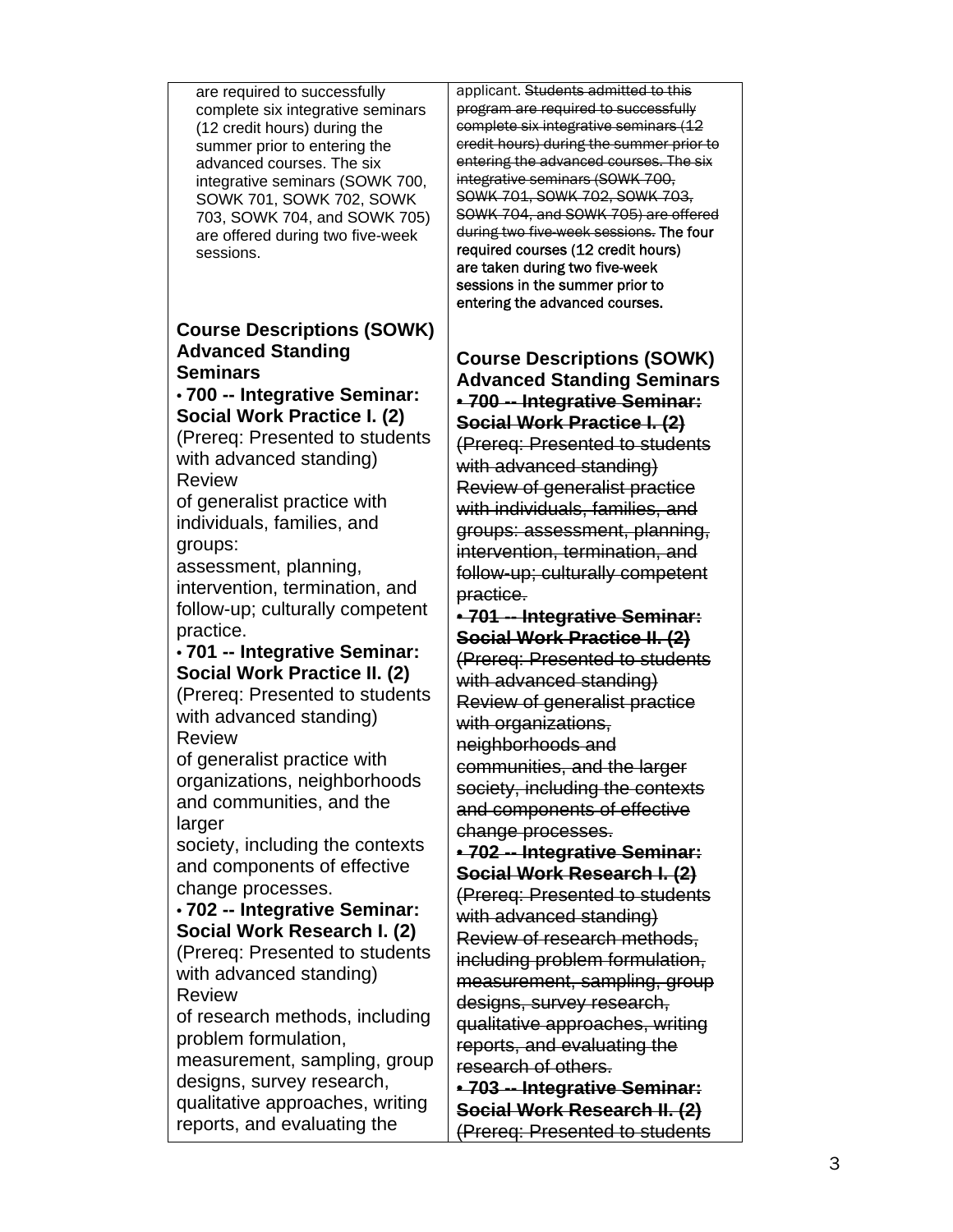research of others. • **703 -- Integrative Seminar: Social Work Research II. (2)**  (Prereq: Presented to students with advanced standing) Review of descriptive statistics, binomial and normal distributions, plotting and graphing data, and single system designs used in evaluating practice. • **704 -- Integrative Seminar: Social Welfare Policy and Services. (3)** (Prereq: Admission to the advanced standing program or consent of the department.) The development, implementation, advocacy, and evaluation of social welfare policy, with special attention to social policies that affect disadvantaged and oppressed groups in society. • **705 -- Integrative Seminar: Human Behavior and the Social Environment. (3)**  (Prereq: Admission to the advanced standing program or consent of the department.) Perspectives and theories that explain the reciprocal interactions between larger social systems—society, communities, institutions, and organizations—and families or individuals of diverse backgrounds.

with advanced standing) Review of descriptive statistics, binomial and normal distributions, plotting and graphing data, and singlesystem designs used in evaluating practice.

## • **704 -- Integrative Seminar: Social Welfare Policy and Services. (3)** (Prereq: Admission to the advanced standing program or consent of the department.) The development, implementation, advocacy, and evaluation of social welfare policy, with special attention to social policies that affect disadvantaged and oppressed groups in society. • **705 -- Integrative Seminar: Human Behavior and the Social Environment. (3)** (Prereq: Admission to the advanced standing program or

consent of the department.) Perspectives and theories that explain the reciprocal interactions between larger social systems—society, communities, institutions, and organizations—and families or individuals of diverse backgrounds.

### College of Social Work-APPROVED Curriculum Change Proposals Deletion of Social Work Courses

## **Deletions**

| <b>SOWK 700</b> | Integrative Seminar: Social Work Practice I                   |
|-----------------|---------------------------------------------------------------|
| <b>SOWK 701</b> | Integrative Seminar: Social Work Practice II                  |
| <b>SOWK 702</b> | Integrative Seminar: Social Work Research I                   |
| <b>SOWK 703</b> | Integrative Seminar: Social Work Research II                  |
| <b>SOWK 704</b> | Integrative Seminar: Social Welfare Policy and Services       |
| <b>SOWK 705</b> | Integrative Seminar: Human Behavior in the Social Environment |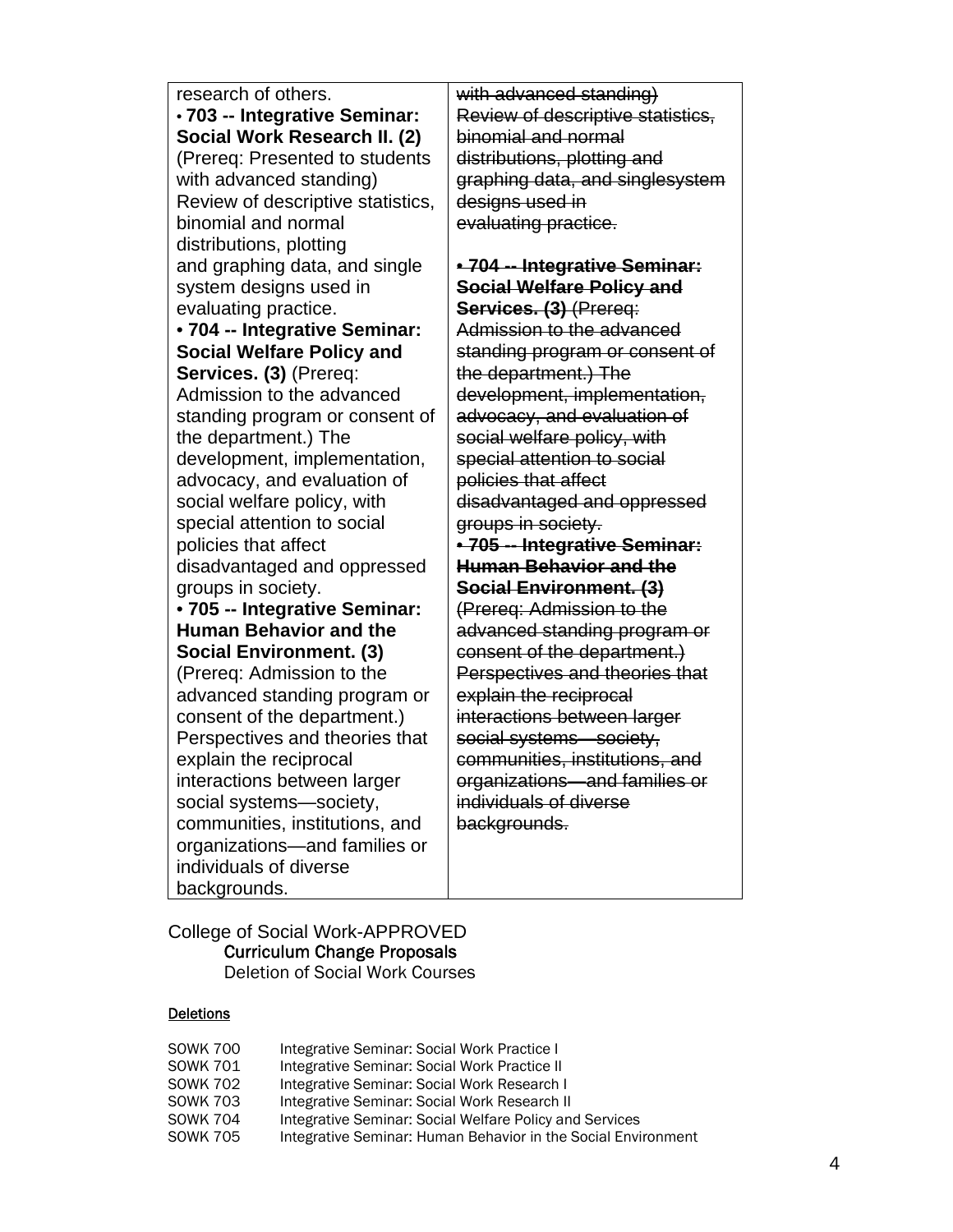### College of Education

## Curriculum and Bulletin Change – APPROVED

The Counselor Education program requests changes to course numbers, prerequisites and course descriptions.

#### **Current Bulletin Current Wording Counselor Education (Ed.S.)**  The counselor education program offers two areas of concentration leading to the degree of education specialist: school counseling and marriage and family counseling/therapy. The Ed.S. degree requires 66 hours and is accredited by the Council for the Accreditation of Counseling Related Educational Programs (CACREP). School Counseling The Ed.S. in Counselor Education with a specialization in school counseling fulfills the certification requirements for endorsement as a K-12 school counselor in South Carolina. Students are advised to speak to the appropriate staff in the Office of Student Affairs (Wardlaw 113) for information about the certification requirements of other states. Completion of this specialization may also satisfy South Carolina's academic requirements for licensure as a Licensed Professional Counselor (LPC-Intern). After the completion of the required post-degree clinical hours and supervision of these hours, licensure as an LPC is possible. Students are advised to contact the appropriate licensing board. **Marriage and Family Revised Bulletin Proposed Wording Counselor Education (Ed.S.)**  The counselor education program offers two areas of specialization leading to the degree of education specialist: school counseling and marriage, couples, and family counseling/therapy. The Ed.S. degree requires 66 hours and is accredited by the Council for the Accreditation of Counseling Related Educational Programs (CACREP). **School Counseling** The Ed.S. in Counselor Education with a specialization in school counseling fulfills the certification requirements for endorsement as a K-12 school counselor in South Carolina. Students are advised to speak to the appropriate staff in the Office of Student Affairs (Wardlaw 113) for information about the certification requirements of other states. Completion of this specialization will also satisfy South Carolina's academic requirements for application for licensure as a Licensed Professional Counselor Intern (LPC-Intern). After the completion of the required post-degree clinical hours and supervision of these hours, licensure as an LPC is possible. Students are advised to contact the appropriate licensing board for more details.

### **Marriage, Couples, and Family Counseling/Therapy**

The Ed.S. in Counselor Education with

**Counseling/Therapy**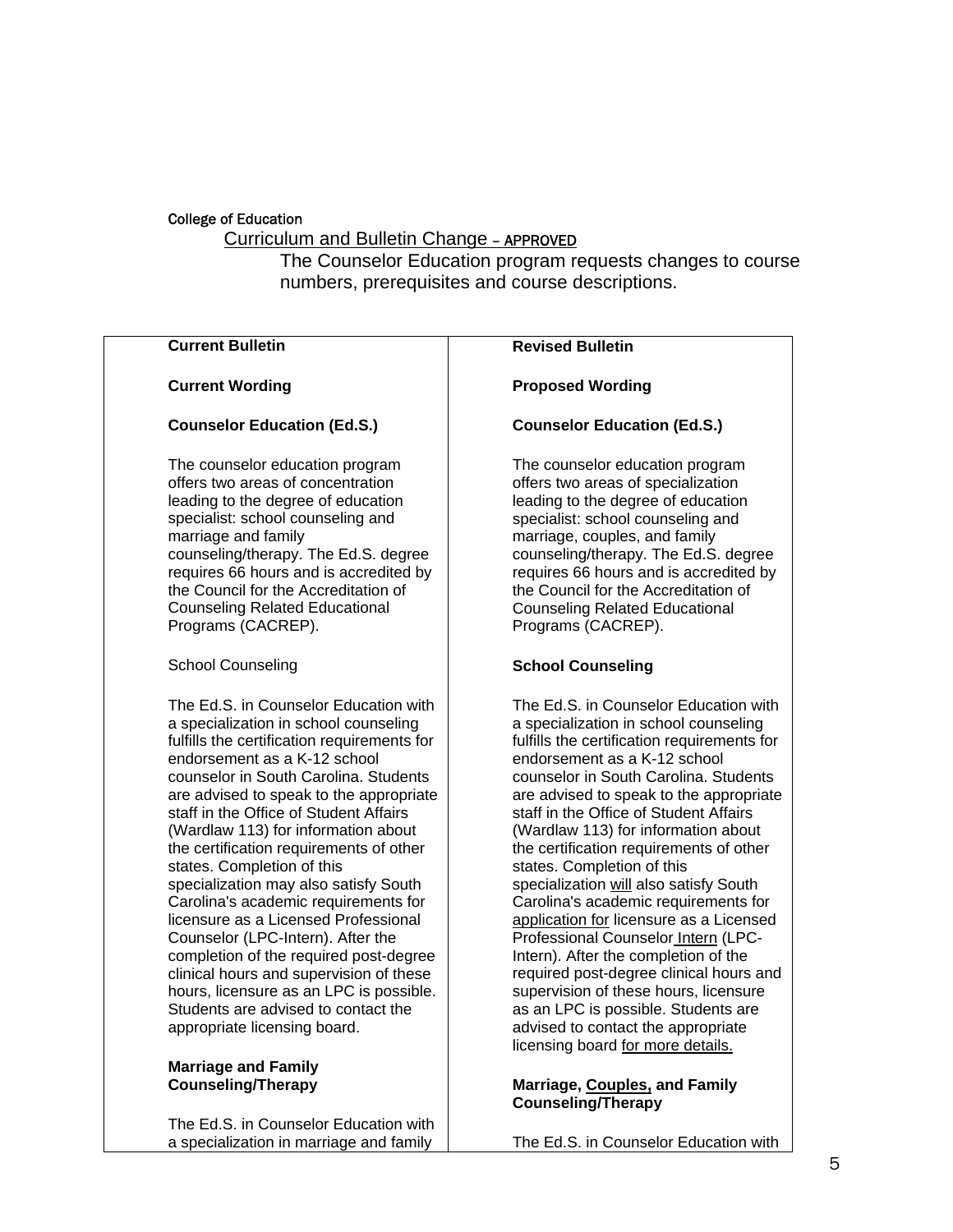counseling/therapy may fulfill the academic licensure requirements of states that specify the completion of a two-year program of graduate study for licensure as a marriage and family counselor/therapist. Be advised that completion of this specific course of study does not prepare the graduate for endorsement by the University as a school counselor. The student must also be aware that state licensing boards may have additional academic and/or supervised clinical requirements beyond the qualifying degree in order to obtain a license to practice. Students are advised to contact the appropriate licensing board for application materials and to discuss these requirements with their advisors.

### **Admission**

Applicants are responsible for ensuring that their application is complete and received by The Graduate School by October 1 or February 1 for admission. In addition to The Graduate School's application requirements, applicants must submit a letter of intent stating the student's desire to enter the degree program and outlining long-term professional goals and estimated length of time to complete a program of study, and a current resume.

The Ed.S. degree requires 66 hours composed of:

Core Courses (30 credit hours): EDCE *5* 10,600,60 1,700,702,706,707,710, 720, and 721 or 716 Clinical Courses (9 credit hours): EDCE 802 (3 credit hours) and EDCE 805 (6 credit hours) Specialization Course: 6 credit hours Research: 3 credit hours Human Growth and Development: 3 credit hours Specialized Studies in Counseling: 6-12 credit hours Social and Cultural Foundations: 6-12 credit hours

a specialization in marriage, couples, and family counseling/therapy will satisfy South Carolina's academic requirements for application for licensure as a Licensed Professional Counselor-Intern (LPC/I). After the completion of the required post-degree clinical hours and supervision of these hours, licensure as a LPC is possible. Completion of this specialization may also fulfill the academic licensure requirements of states that specify the completion of a two-year program of graduate study as a marriage and family counselor/therapist. Be advised that completion of this specific course of study does not prepare the graduate for endorsement by the University as a school counselor. The student must also be aware that state licensing boards may have additional academic and/or supervised clinical requirements beyond the qualifying degree in order to obtain a license to practice. Students are advised to contact the appropriate licensing board for application materials and to discuss these requirements with their advisors.

### **Admission**

Applicants are responsible for ensuring that their application is complete and received by The Graduate School by December 1 for admission. In addition to The Graduate School's application requirements, applicants must submit a letter of intent stating the student's desire to enter the degree program, outlining long-term professional goals and estimating length of time to complete a program of study. Applicants must also submit a current resume.

The Ed.S. degree requires 66 hours composed of:

Core Courses (30 credit hours): EDCE *5* 10,600,601,700,702,706,707,710, 720, 721 or 716, and 722. Clinical Courses (9 credit hours): EDCE 802 or 802E/S (3 credit hours) and EDCE 805 or 805E/S (6 credit hours) Specialization Course: 6 credit hours Research: 3 credit hours Human Growth and Development: 3 credit hours Specialized Studies in Counseling: 6-12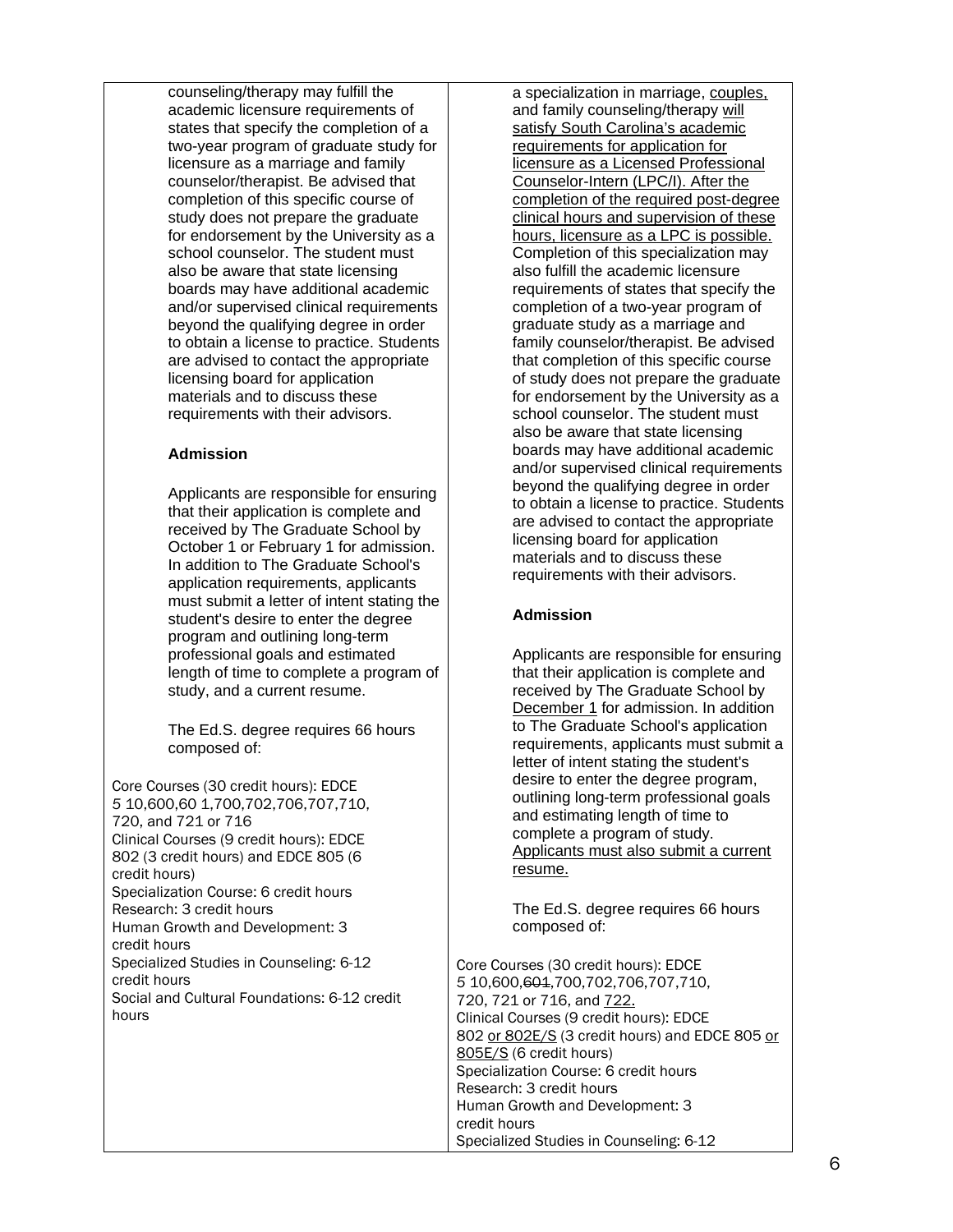| credit hours<br>Social and Cultural Foundations: 6-12 credit<br>hours                                                                                                                                                                                                                                                                                                                                                                                                                                                                                                                                                                                                 |
|-----------------------------------------------------------------------------------------------------------------------------------------------------------------------------------------------------------------------------------------------------------------------------------------------------------------------------------------------------------------------------------------------------------------------------------------------------------------------------------------------------------------------------------------------------------------------------------------------------------------------------------------------------------------------|
| Students who received the 18 hour Graduate<br>Certificate in Career Development Facilitator<br>(CDF) must complete the following 48 hours to<br>earn the education specialist's degree: 18 hours<br>of EDCE Core Courses-EDCE 510, 702, 710, 720,<br>721 or 716, and 722; 9 credit hours in EDCE<br>clinical courses; 6 credit hours in EDCE<br>specialization courses; EDRM 700; EDPY 705; 3-<br>12 credit hours of specialized studies in<br>counseling; and 3-12 hours of social and cultural<br>foundations. All candidates will successfully<br>complete a comprehensive examination prior to<br>graduation. All 66 hours must be completed<br>within six years. |
| Career Development Facilitator (CDF) Certificate                                                                                                                                                                                                                                                                                                                                                                                                                                                                                                                                                                                                                      |
| THE CDF certificate is open to individuals who<br>hold a baccalaureate or higher degree. The<br>program requires 18 hours of course work in<br><b>Counselor Education. Students interested in</b><br>subsequent enrollment in the Ed.S. in Counselor<br>Education should note that all certificate and<br>program hours must be completed within six<br>years to earn the Ed.S. degree. Applicants for the<br>CDF certificate program must meet Graduate<br>School admission requirements for the University<br>of South Carolina.                                                                                                                                    |
| Once admitted to the CDF certificate program.<br>students must complete 18 credit hours in<br>prescribed courses to meet the requirements for<br>the certificate. In addition, students must<br>maintain a B average in all courses with no more<br>than six hours of C credit.                                                                                                                                                                                                                                                                                                                                                                                       |
| <b>Required Courses:</b>                                                                                                                                                                                                                                                                                                                                                                                                                                                                                                                                                                                                                                              |
| <b>EDCE 502</b><br><b>Guidance Techniques for</b><br><b>Classroom Teachers</b>                                                                                                                                                                                                                                                                                                                                                                                                                                                                                                                                                                                        |
| <b>EDCE 600</b><br><b>Communication Skills in</b><br>Counseling                                                                                                                                                                                                                                                                                                                                                                                                                                                                                                                                                                                                       |
| <b>EDCE 700</b><br><b>Cross Cultural Counseling</b>                                                                                                                                                                                                                                                                                                                                                                                                                                                                                                                                                                                                                   |
| <b>EDCE 706</b><br><b>Assessment in Counseling</b>                                                                                                                                                                                                                                                                                                                                                                                                                                                                                                                                                                                                                    |
| <b>EDCE 707</b><br><b>Career Development</b>                                                                                                                                                                                                                                                                                                                                                                                                                                                                                                                                                                                                                          |
| <b>EDCE 717</b><br><b>Career Practicum</b>                                                                                                                                                                                                                                                                                                                                                                                                                                                                                                                                                                                                                            |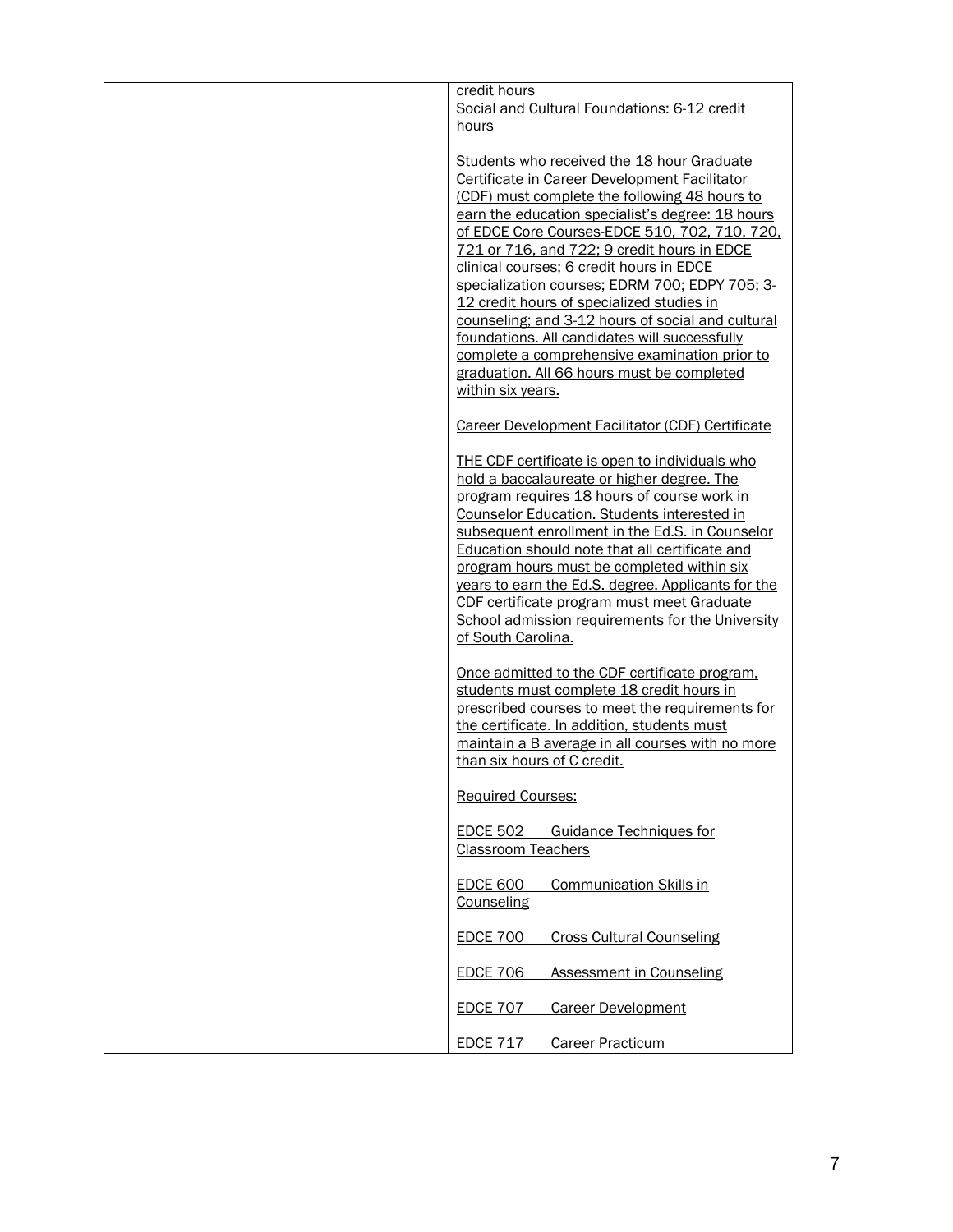# New Course Proposals – APPROVED

| <b>EDCE 717</b>  | Career Practicum (3) (Prereq.: EDCE 502, 600, 700, 706,<br>and 707) A supervised experience in an approved setting<br>that develops and assesses the individual's facilitation<br>skills in career development. Effective: Fall 2008                                                                                                                                  |
|------------------|-----------------------------------------------------------------------------------------------------------------------------------------------------------------------------------------------------------------------------------------------------------------------------------------------------------------------------------------------------------------------|
| <b>EDCE 715</b>  | Sexuality Counseling (3) [Prereq.: EDCE 503, EDPY 705] An<br>overview of a family systems approach to understanding<br>and treating clinical issues related to human sexuality.<br><b>Effective: Summer 2008</b>                                                                                                                                                      |
| <b>EDFN 741</b>  | International & Comparative Education (3)<br>Introduction to international education and the<br>comparative method in the study of educational<br>systems around the world. Provides students with an<br>overview of comparative and international education<br>theory, practice, and research methodology.<br><b>Effective: Spring 2008</b>                          |
| <b>EDRD 797</b>  | Assessment for English Language Learners (3) (Prereq.:<br>LING 600, EDRD/LING 796) Seminar and supervised one-<br>on-one field experience focusing on accessing and meeting<br>the needs of English learners including approaches to<br>classroom-based assessments in ESL, bilingual education,<br>and preschool-grade 12 classrooms.<br><b>Effective: Fall 2008</b> |
| <b>EDRD 798</b>  | Curriculum Design and Materials Development for English<br>Language Learners (3) (Prereq.: LING 795, EDRD/LING<br>796) This course will engage students in the examination<br>and creation of research and theory that support<br>curriculum design and materials development for the ESOL<br>classroom.<br><b>Effective: Fall 2008</b>                               |
| <b>EDCE 805E</b> | Elementary School Counseling Practicum (3-6) (Prereq.:<br>EDCE 802S and approved internship application.)<br>Counseling experience in an elementary school setting.<br><b>Effective: Summer 2008</b>                                                                                                                                                                  |
| <b>EDCE 805S</b> | Secondary School Counseling Practicum (3-6) (Prereq.:<br>EDCE 510, 600, 601, 700, 702, 705, 710, 712, EDPY 705,<br>EDRM 700, and passing grade on CPCE) Supervised<br>counseling experience in an approved secondary school<br>setting.<br><b>Effective: Summer 2008</b>                                                                                              |
| EDCE 802F        | Marriage, Couples, and Family Counseling Practicum. (3)<br>(Prereq.: Full admission into a counselor program and<br>program-specific prerequisites as approved by program<br>faculty) Supervised counseling experience in an approved<br>institution or agency.<br>Effective: Summer 2008                                                                             |
| EDCE 805F        | Marriage, Couples, and Family Counseling Internship<br>(3) Counseling experience will be gained in a work<br>setting similar to that in which a counselor will eventually<br>be employed.<br>Effective: Summer 2008                                                                                                                                                   |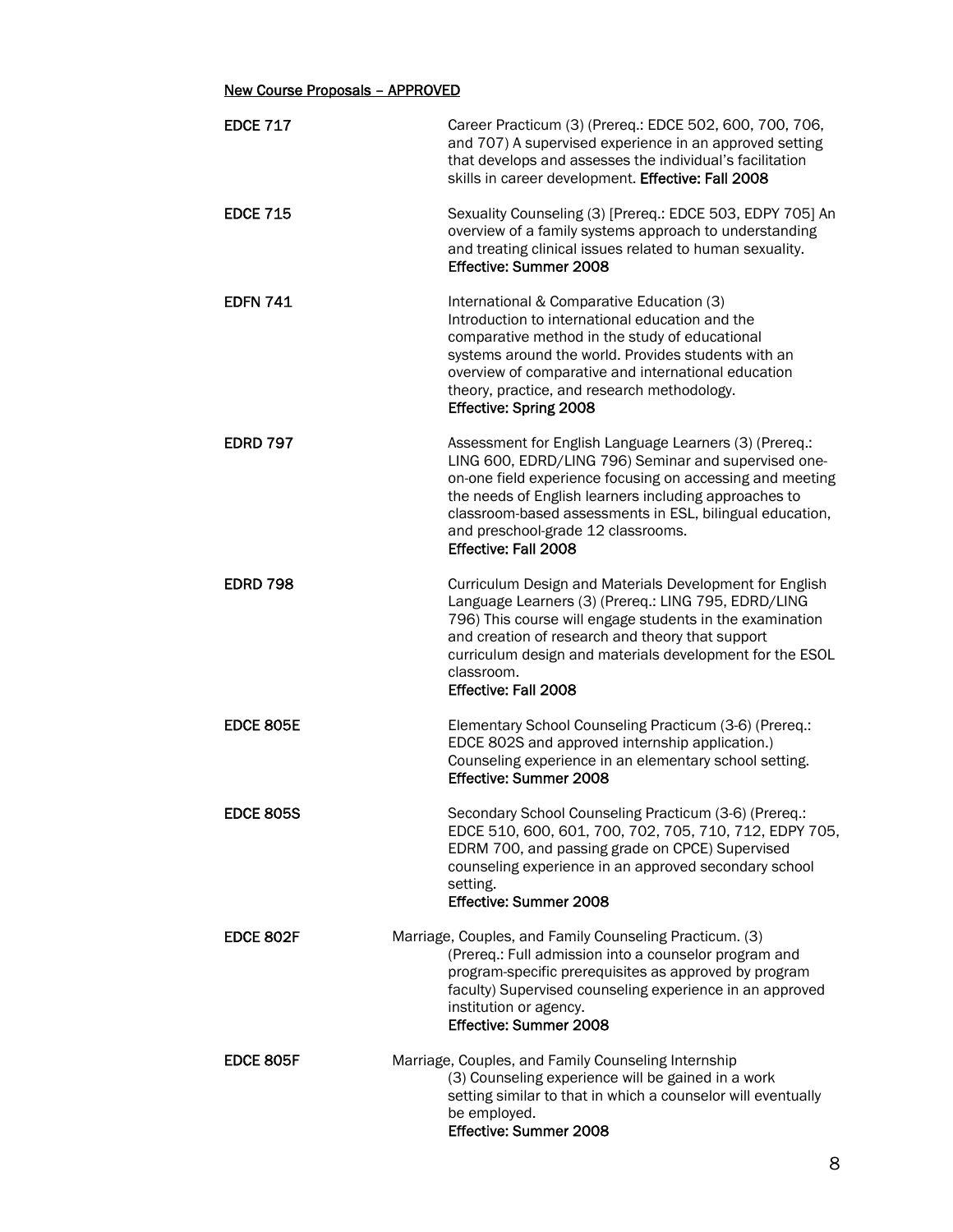# Course Changes – APPROVED

| $11911500 - 11110100$<br><b>Change in Course Prerequisites</b> |                                                 |                                                                                                                                                                                                                                                                                                                                                                                                                                       |
|----------------------------------------------------------------|-------------------------------------------------|---------------------------------------------------------------------------------------------------------------------------------------------------------------------------------------------------------------------------------------------------------------------------------------------------------------------------------------------------------------------------------------------------------------------------------------|
| FROM:                                                          | <b>EDCE 704</b>                                 | Theory and Procedures of Group Counseling (3)<br>(Prereq.: EDCE 601 and EDCE 721 or PSYC 704)                                                                                                                                                                                                                                                                                                                                         |
| TO:                                                            | <b>EDCE 704</b>                                 | Theory and Procedures of Group Counseling (3)<br>(Prereq.: EDCE 721, 722)<br><b>Effective: Summer 2008</b>                                                                                                                                                                                                                                                                                                                            |
| FROM:<br>TO:                                                   | <b>EDCE 720</b><br><b>EDCE 720</b>              | Theories of Counseling (3) (Prereq.: EDCE 510, 600)<br>Theories of Counseling (3) (Prereq.: EDCE 600)<br><b>Effective: Summer 2008</b>                                                                                                                                                                                                                                                                                                |
| FROM:<br>TO:                                                   | <b>EDCE 721</b><br><b>EDCE 721</b>              | Techniques of Counseling (3) (Prereq.: EDCE 720)<br>Techniques of Counseling (3) (Prereq.: EDCE 510,<br>700, 712, AND 720)<br>Effective: Summer 2008                                                                                                                                                                                                                                                                                  |
| Change in Course Title<br>FROM: EDCE 706                       |                                                 | Individual Appraisal Lab (3) (Prereq: EDCE 705)<br>This course is designed to provide counselors with a<br>working knowledge of various instruments used in<br>educational, vocational, and social-personal counseling.<br>Students take, administer, score, and record the results of<br>various standardized instruments. The uses of sociometry<br>and similar techniques for individual appraisal are<br>discussed and evaluated. |
| TO:<br><b>EDCE 706</b>                                         |                                                 | Assessment in Counseling (3) Knowledge and<br>application of assessment techniques and instruments<br>utilized in school, career, individual, and family counseling.<br>Effective: Summer 2008                                                                                                                                                                                                                                        |
|                                                                | <b>Change in Course Title and Prerequisites</b> |                                                                                                                                                                                                                                                                                                                                                                                                                                       |
| FROM:                                                          | <b>EDCE 802E</b>                                | Elementary School Counseling Practicum (3) (Prereq.: full<br>admission to the K-12 School Counseling program,<br>successful completion of EDCE 510, 600, 601, 700, 702,<br>705, 710, 712, 720, 721, EDPY 705, EDRM 700, and<br>passing grade on CPCE) Supervised counseling experience<br>in an approved elementary school setting. Contact<br>department for application deadline.                                                   |
| TO:                                                            | <b>EDCE 802E</b>                                | Elementary School Counseling Practicum (3)<br>(Prereq.: Approved elementary school counseling practicum<br>application.) Supervised counseling experience in an<br>approved elementary school setting.<br>Effective: Summer 2008                                                                                                                                                                                                      |
| FROM:                                                          | <b>EDCE 802S</b>                                | Secondary School Counseling Practicum I (3)<br>(Prereq.: full admission to the K-12 School<br>Counseling program, successful completion of EDCE<br>510, 600, 601, 700, 702, 705, 710, 712, 720, 721,<br>EDPY 705, EDRM 700, and passing grade on CPCE)<br>Supervised counseling experience in an approved<br>secondary school setting. Contact department for<br>application deadline.                                                |
| TO:                                                            | <b>EDCE 802S</b>                                | Secondary School Counseling Practicum (3)<br>(Prereq.: Approved secondary school counseling practicum<br>application.) Supervised counseling experience in an<br>approved elementary school setting.<br>Effective: Summer 2008                                                                                                                                                                                                        |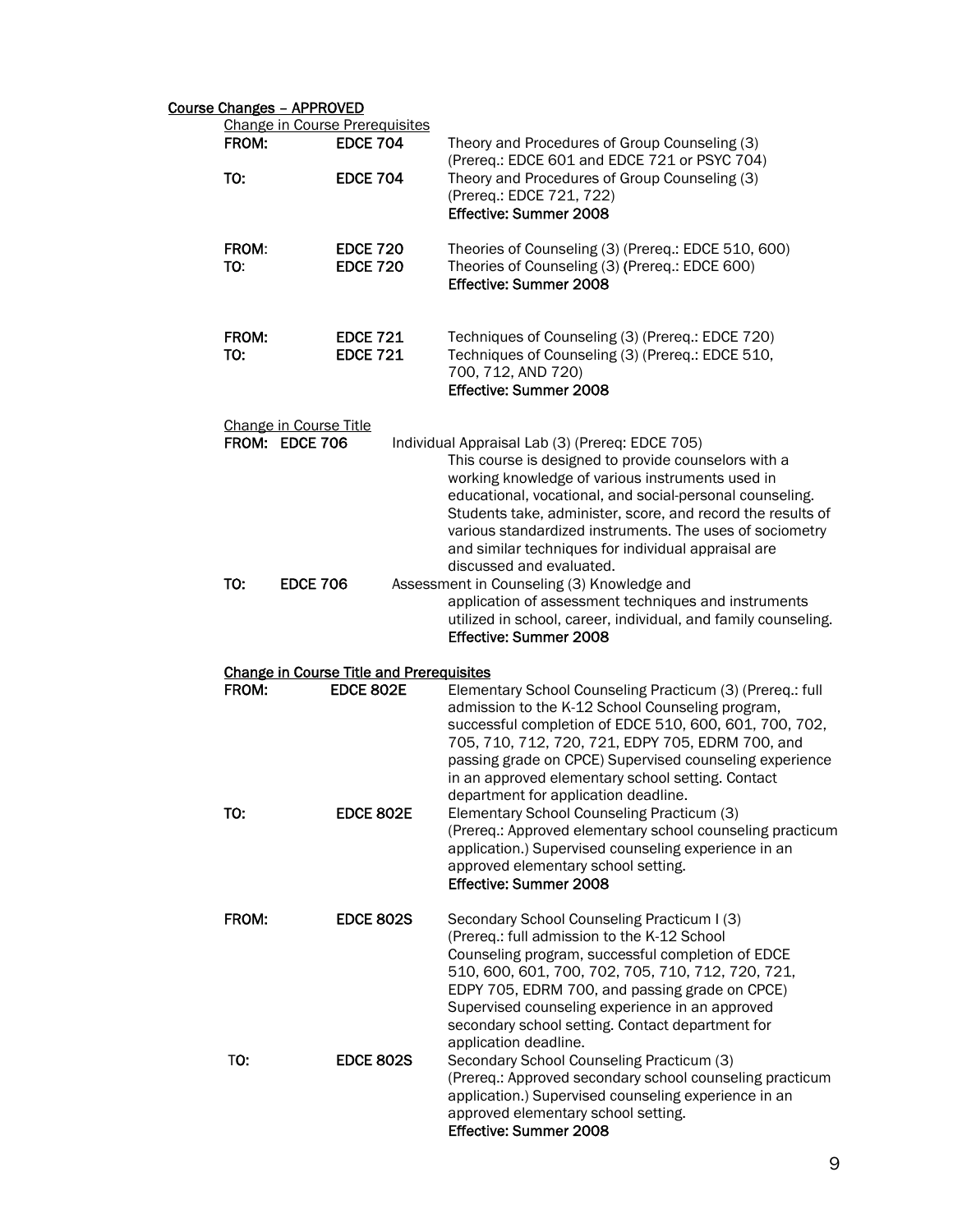### Change in Course Title, Prerequisites, and Description

| <b>FROM:</b> | <b>EDCE 822</b> | Counseling Practicum II (3) (Prereq.: EDCE 802;<br>internship application must be submitted early in the<br>semester preceding enrollment) Advanced level<br>supervised counseling experience in field settings<br>relevant to students' professional goals.                             |
|--------------|-----------------|------------------------------------------------------------------------------------------------------------------------------------------------------------------------------------------------------------------------------------------------------------------------------------------|
| TO:          | <b>EDCE 822</b> | Advanced Practicum (3). (Prereq.: Admission to the<br>Ph.D. program in Counselor Education) Doctoral<br>level supervised counseling experience in field<br>settings relevant to students' professional goals.<br>Effective: Summer 2008                                                  |
| FROM:        | <b>EDCE 830</b> | Systematic Training Models in Counselor Education<br>(3) (Prereq.: EDCE 721, 823, and a counseling<br>practicum) Examination of systematic counselor<br>training models currently used by counselor<br>educators. Models, research bases, and development<br>of approaches are included. |
| TO:          | <b>EDCE 830</b> | Pedagogy in Counselor Education (3) (Prereq.:<br>Admission to the Ph.D. program in Counselor<br>Education) Examination of pedagogy, instructional<br>principles, and evaluation procedures for counselor<br>education in higher education settings.<br><b>Effective: Spring 2008</b>     |

### DEPARTMENT OF ANTHROPOLOGY

### Course Changes – APPROVED

Change in Course Credit Hours

| FROM: | <b>ANTH 722</b> | Summer Field School in Archaeology (6)                       |
|-------|-----------------|--------------------------------------------------------------|
|       |                 | Prereg.: (Permission of graduate Director) Experience in     |
|       |                 | supervising archaeological research, making field decisions  |
|       |                 | and directing the collection, processing, and interpretation |
|       |                 | of archaeological data in the field.                         |
| Т0:   | <b>ANTH 722</b> | Summer Field School in Archaeology (3-6)                     |
|       |                 | Prereg.: (Permission of graduate Director) Experience in     |
|       |                 | supervising archaeological research, making field decisions  |
|       |                 | and directing the collection, processing, and interpretation |
|       |                 | of archaeological data in the field.                         |
|       |                 | Effective: Summer 2008                                       |

# LIBRARY AND INFORMATION SCIENCE Technology-Assisted Instruction Delivery (TIP) **-APPROVED** SLIS J600 Storytelling (3)

# 6. **Report of Science, Math, and Related Professional Programs Committee**  (Professor Trifonov)

#### College of Engineering and Computing New Course Proposals - APPROVED

CSCE 769 Computational structural biology. (3) (Prereq.: Linear algebra or consent of the instructor.) Theoretical Concepts and algorithmic tools currently utilized in the field of protein folding such as Xplor-NIH and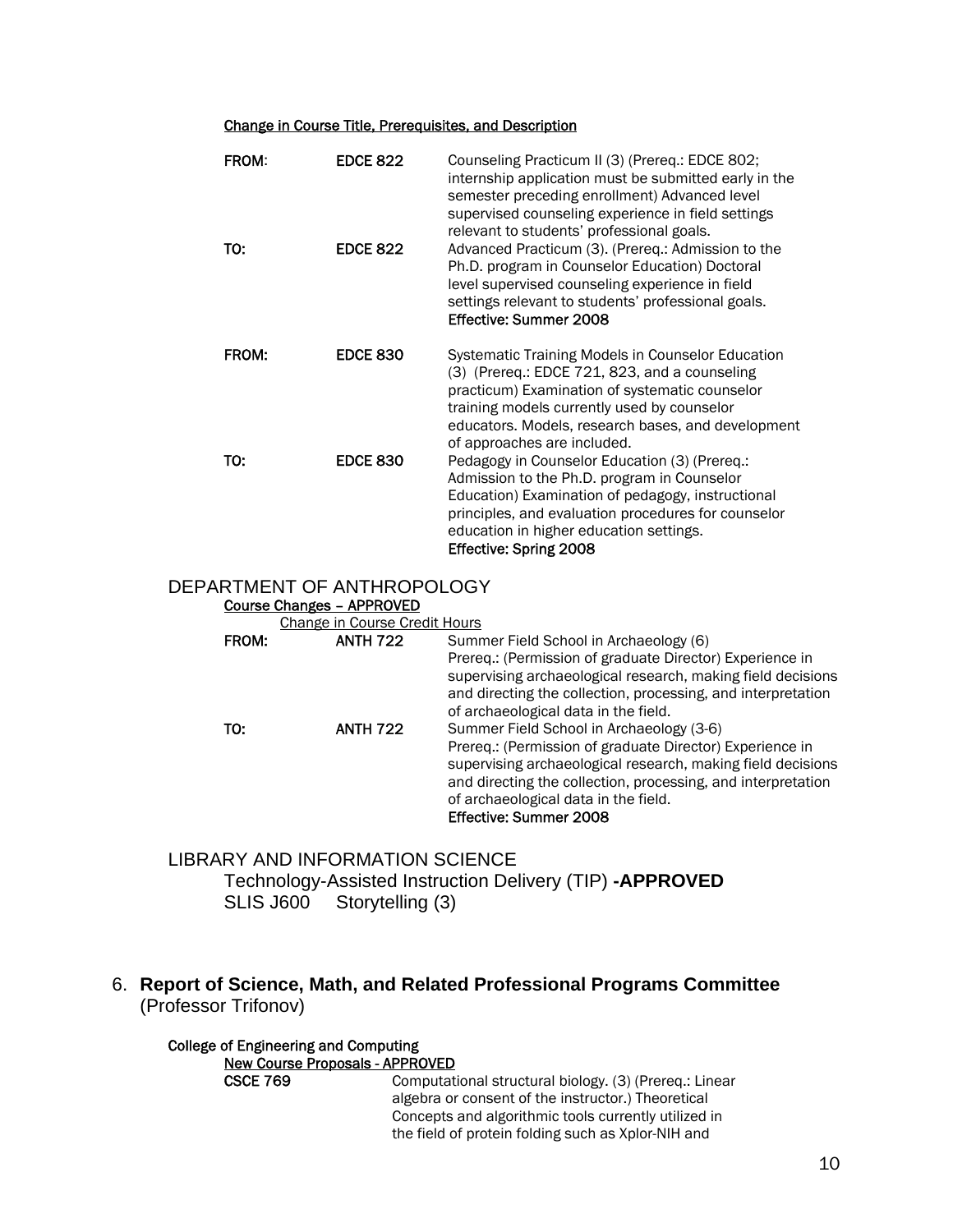ROSETTA are presented. Participants are enabled to embark in research of protein folding. Effective: Fall 2008

| <b>College of Nursing</b><br><b>New Course Proposals - APPROVED</b> |                                                                                                                                                                                                        |
|---------------------------------------------------------------------|--------------------------------------------------------------------------------------------------------------------------------------------------------------------------------------------------------|
| <b>NURS 805</b>                                                     | Advanced Nursing Leadership. (3) Nursing<br>leadership in complex health care organizations.<br>Effective: Fall 2008                                                                                   |
| <b>NURS 806</b>                                                     | Organizational Leadership I. (3) (Prereq.: NURS 805) Evaluation of<br>healthcare organizational dynamics and performance. Practicum<br>required.<br>Effective: Fall 2008                               |
| <b>NURS 807</b>                                                     | Organizational Leadership II. (3) (Prereq.: NURS 806) Application of<br>advanced nurse leader competencies to organizational change in<br>healthcare systems. Practicum required. Effective: Fall 2008 |
| <b>NURS 808</b>                                                     | Advanced Nursing in Population Health. (2)<br>Application of evidence based nursing interventions to issues in<br>population health.<br>Effective: Fall 2008                                           |
| <b>NURS 819</b>                                                     | Evidence and Nursing Practice. (3) Analysis and synthesis of<br>evidence needed for formulating recommendations for nursing<br>practice.<br>Effective: Fall 2008                                       |

### **Department of Nursing**  Technology-Assisted Instruction Delivery Proposal-APPROVED NURS 898 Research Internship. (3)

### **Department of Nursing**  Curriculum and Bulletin Changes-APPROVED

### Former Curriculum

### New Curriculum

### (Location: Doctor of Nursing Practice

Degree, p. 247) Doctor of Nursing Practice graduates are eligible to sit for national certification examinations in at least one area of advanced practice. Depending upon elective sequences selected, students may be able to prepare for additional specialty certification examinations.

TO: Doctor of Nursing Practice graduates are eligible to sit for national certification examinations in at least one area of advanced practice.

### (Location: Admission, p. 247)

Admission requirements for students with a BSN or a Master's degree in nursing: 1) a BSN from a program that is nationally accredited; 4) Transcripts of all previous college studies (the overall average GPA for post-Master's students was greater than 3.68)

A BSN or Master's degree in nursing from a program that is nationally accredited; 4) Transcripts of all previous college studies (the overall average GPA for recently admitted students was greater than 3.68). ADDITION TO ADMISSIONS REQUIREMENTS: 9) Applicants with a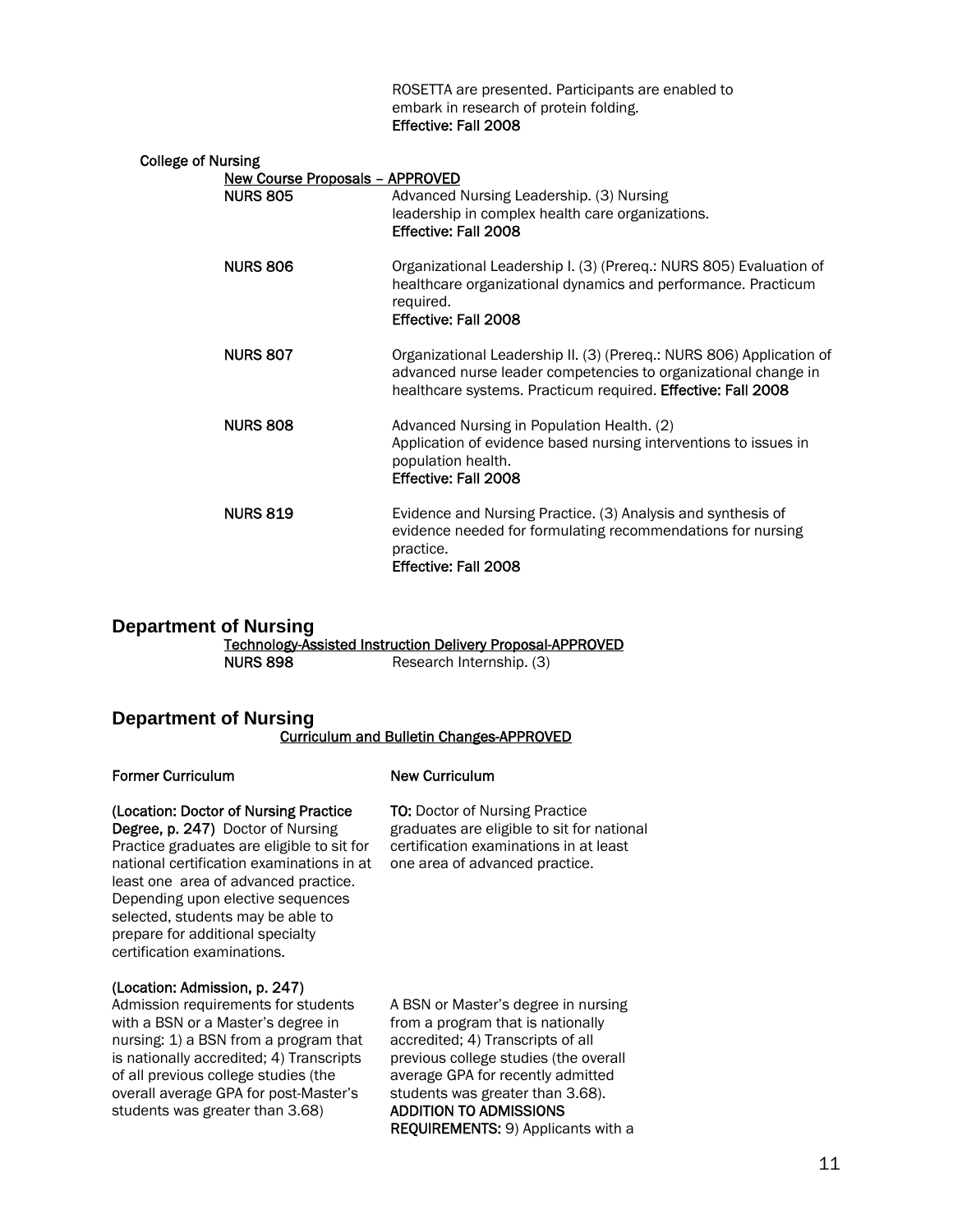Master's degree in nursing must be certified as an advanced practice nurse or hold a Master's degree in nursing administration; 10) Applicants with a Master's degree in nursing must present a professional portfolio of knowledge, skills, and expertise acquired through education and experience.

(Location: Curriculum, p. 247) The DNP

curricular plan totals 83 Credits. Non-BSN degree prepared students take additional course work as prerequisites and corequisites with the DNP curriculum. These students are awarded the BSN degree upon the completion of the additional course work and the prescribed credits of DNP course work needed for licensure. Once the BSN course work is completed, students may take the National Council Licensure Examination (NCLEX). Students must be successful on the NCLEX before they are eligible to enroll in the remaining D.N.P. courses. Length of study for non-B.S.N. degree prepared students is typically eight semesters (including summers) of full-time study. Part-time study is available; however, full-time study is required while taking the pre-licensure courses.

B.S.N. prepared students take only the 83 credits of the D.N.P. curricular plan. The B.S.N. prepared student is typically enrolled for six semesters (plus two summers) of full-time study but may enroll on a part-time basis. Students with a master's degree in nursing may have required courses in the D.N.P. curricular plan waived upon proper submission of like course material that was successfully completed with a minimum grade of **B**. Regardless, at least 50 percent of the course work in the D.N.P. curriculum is required for the Doctor of Nursing Practice degree by those holding the master's degree in nursing. Completion time for master's in nursing prepared students will depend on courses waived and D.N.P. requirements left to complete.

Courses required for the Doctor of Nursing Practice degree are as follows: 65 hours of core courses in research/theory, leadership/policy, and advanced practice nursing 18 hours of specialization in one of the

The DNP curricular plan totals 33 credit hours for students who enter with a Master's degree in nursing. Students must choose either the clinical courses or the organizational leadership courses. All students will take NURS 737 (1), 734 (3), 779(3), 781(3), 805(3), 808(2), 819(3), 820(3), 821(3), 898(3). Students choosing the organizational leadership courses will take NURS 806 (3) and 807 (3). Students choosing the clinical courses will take 6 hours of clinical courses by advisement.

Students who enter with a BSN in nursing must take the 33 hours in addition to one of the following advanced practice emphasis areas. Credit hours required for graduation with a DNP degree vary depending on the advanced practice emphasis area chosen by the student.

Advanced practice emphasis areas: Acute Care Nurse Practitioner: NURS 700 (3), 702 (3), 704 (3), 707 (3), 718 (3), 790 (3), 786\* (5), 787\* (5), 793 (3), and BIOS 700 (3) or EDRM 710 (3). TOTAL = 67 CREDIT HOURS

Acute Care Clinical Specialist: NURS 700 (3), 702 (3), 704 (3), 707 (3), 718 (3), 725\* (2), 727\* (3), 750\* (3), 786\* (4), 790 (3) 793 (3), and BIOS 700 or EDRM 710 (3). TOTAL = 69 CREDIT HOURS

Gerontologic Clinical Specialist: NURS 700 (3), 702 (3), 704 (3), 707 (3), 718  $(3)$ , 733\*  $(3)$ , 752\*  $(3)$ , 753\*  $(3)$ , 754\* (3), 755\* (3), 756\* (3) 790 (3), BIOS 700 (3) or EDRM 710 (3). TOTAL = 70 CREDIT HOURS

Women's Health Nurse Practitioner: NURS 700 (3), 702 (3), 704 (3), 705 (3), 707 (3), 718 (3), 722 \* (3), 739\* (3), 776\* (4) 790 (3), 793 (3), BIOS 700 (3) or EDRM 710 (3). TOTAL = 70 CREDIT HOURS Adult Psychiatric Nurse

Practitioner/Specialist: NURS 700 (3),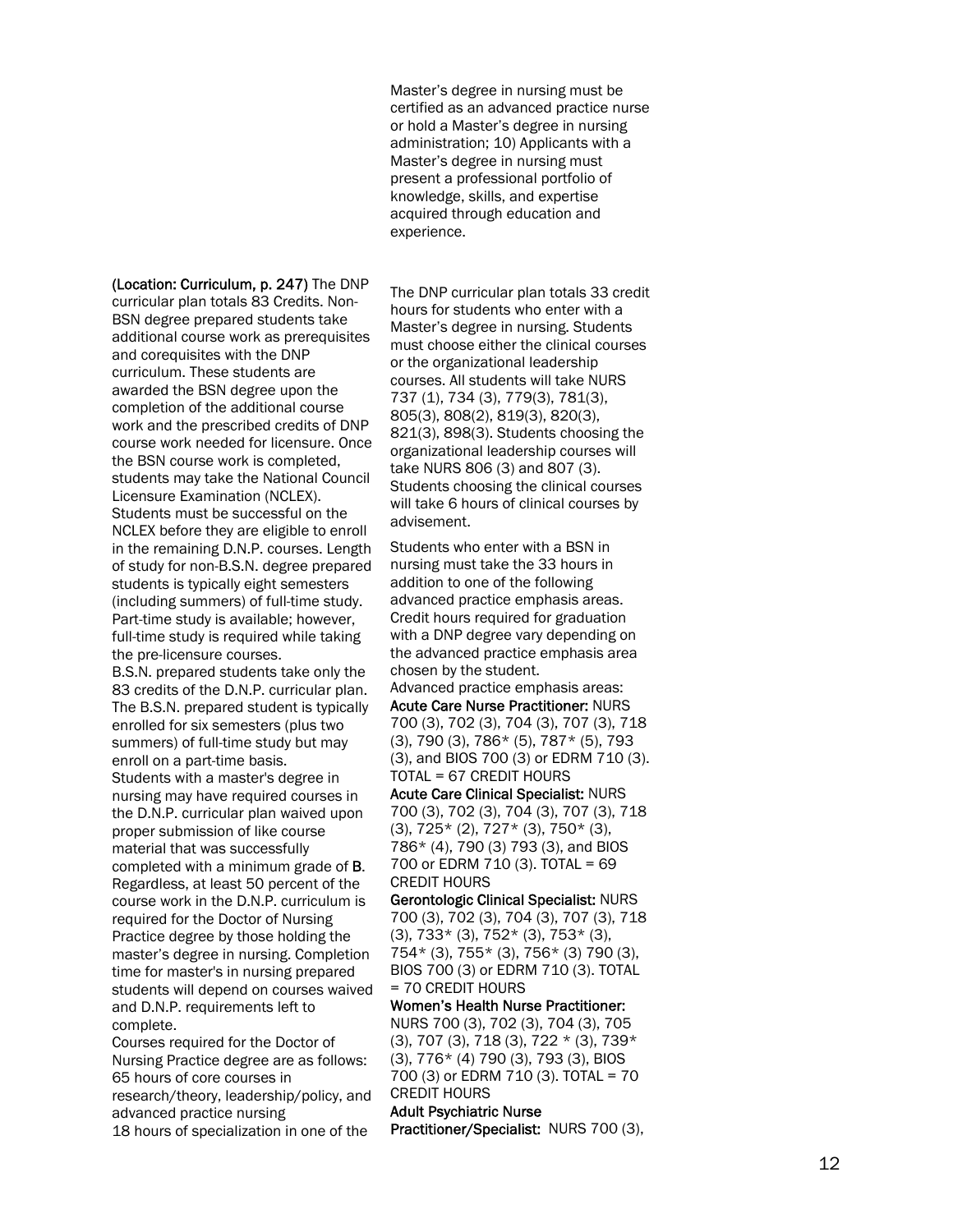#### following areas:

Nursing Administration: NURS 740 (3), 741 (3), 742 (3), 781 (3), HSPM 712 (3), MGMT 770 (3)

Acute Care Nurse Practitioner: NURS 786 (5), 787 (5), and 8 credit hours of electives upon advisement

Acute Care Clinical Specialist: NURS 725 (2), 727 (3), 750 (3), 786 (4), and 6 credit hours of electives upon advisement

Gerontologic Clinical Specialist: NURS 733 (1), 752 (3), 753 (3), 754 (3), 755 (3), 756 (3), and 2 credit hours of electives upon advisement

Women's Health Nurse Practitioner: NURS 705 (3), 722 (3), 739 (3), 776 (4), and 5 credit hours of electives upon advisement

Psychiatric Nurse

Practitioner/Specialist, Adult: NURS 705 (3), 722 (3), 732 (3), 733 (1), 735 (2), and 6 credit hours of electives upon advisement

Psychiatric Nurse

Practitioner/Specialist,

Child/Adolescent: NURS 706 (4), 710 (3), 722 (3), 732 (3), 733 (1), 735 (2), and 3 credit hours of electives upon advisement

Psychiatric Clinical Nurse Specialist: NURS 732 (3), 733 (1), 735 (2), 789 (3), and 9 credit hours of electives

upon advisement Community/Public Health Nursing Administration: NURS 716 (3), 720 (3),

HSPM 700 (3), and 9 credit hours of electives upon advisement

Community Health Promotion and Education: NURS 716 (3), 720 (3), HPEB 700 (3), and 9 credit hours of electives upon advisement

Occupational/Environmental Health

Nursing: NURS 716 (3), 720 (3), ENHS 660 (3), and 9 credit hours of electives upon advisement

School Health Nursing: NURS 716 (3), 720 (3), HPEB 720 (3), and 9 credit hours of electives upon advisement

Primary Care Nurse Practitioner, Family: NURS 705 (3), 706 (3), 722 (3), and 9 credit hours of electives upon advisement

Primary Care Nurse Practitioner, Adult: NURS 705 (3), 722 (3), and 12 credit hours of electives upon advisement

Primary Care Nurse Practitioner, Gerontologic: NURS 705 (3), 722 (3), 753 (3), and 9 credit hours of electives upon advisement

702 (3), 704 (3), 705\* (3), 707 (3) 718 (3), 722\* (3), 731\* (3), 732\* (3) 733\* (1) 735\* (3), 790 (3), 793 (3), BIOS 700 (3) or EDRM 710 (3). Child/Adolescent Psychiatric Nurse Practitioner/Specialist: NURS 700 (3), 702 (3), 704 (3), 706 (3), 707 (3), 710\* (3), 718 (3), 722\* (3), 731\* (3), 732\* (3), 733\* (1), 735\* (3), 790 (3), 793 (3), BIOS 700 OR EDRM 710 (3). TOTAL = 76 CREDIT HOURS Clinical Psychiatric Nurse Specialist: NURS 700 (3), 702 (3), 704 (3), 707 (3), 718 (3), 731\* (3), 732\* (3), 733\* (1), 735\* (2), 789\* (3), 790 (3), 793 (3), 6 hours of mental health courses by advisement\*, BIOS 700 (3) or EDRM 710 (3). TOTAL = 76 CREDIT HOURS Primary Care Nurse Practitioner, Family: NURS 700 (3), 702 (3), 704 (3), 705\* (3), 706\* (3), 707 (3), 708 (3), 718 (3), 720 (3), 722\* (3), 731 (3), 790 (3), 793 (3), BIOS 700 (3), EPID 700 (3). TOTAL: 75 CREDIT HOURS Primary Care Nurse Practitioner, Adult: NURS 700 (3), 702 (3), 704 (3), 705\*

(3), 707 (3), 708 (3), 718 (3), 720 (3), 722\* (3), 731\* (3), 790 (3), 793 (3), BIOS 700 (3), EPID 700 (3). TOTAL: 75 CREDIT HOURS

Primary Care Nurse Practitioner,

Pediatric: NURS 700 (3), 702 (3), 704 (3), 706\* (3), 707 (3), 708 (3), 710\* (3), 718 (3), 720 (3), 722\* (3), 790 (3), 793 (3), BIOS 700 (3), EPID 700 (3) TOTAL:: 75 CREDIT HOURS

### Primary Care Nurse Practitioner,

Gerontologic: NURS 700 (3), 702 (3), 704(3), 705\* (3), 707 (3), 708 (3), 718(3), 720(3), 722\* (3), 753\* (3), 790 (3), 793 (3), BIOS 700 (3), EPID 700(3) TOTAL=75 CREDIT HOURS

Community/Public Health Nursing

Administration: NURS 700 (3), 708(3), 716\* (3), 719 (3), 720\* (3), 738\* (3), 790 (3), HSPM 700.(3), BIOS 700.(3), EPID 700.

(3), two of the following [ENHS 660.(3), HSPM 712 (3), HSPM 716 (3), HSPM 725 (3), HPEB 700.(3), MGMT770. (3), NURS 735 (3), 740\* (3) TOTAL:= 69 CREDIT HOURS

### Community Health Promotion and

Education: NURS 700 (3), 708(3), 716\* (3),719 (3), 720\* (3), 738 (3), 790.(3), HPEB 700 \*(3), EPID 700(3),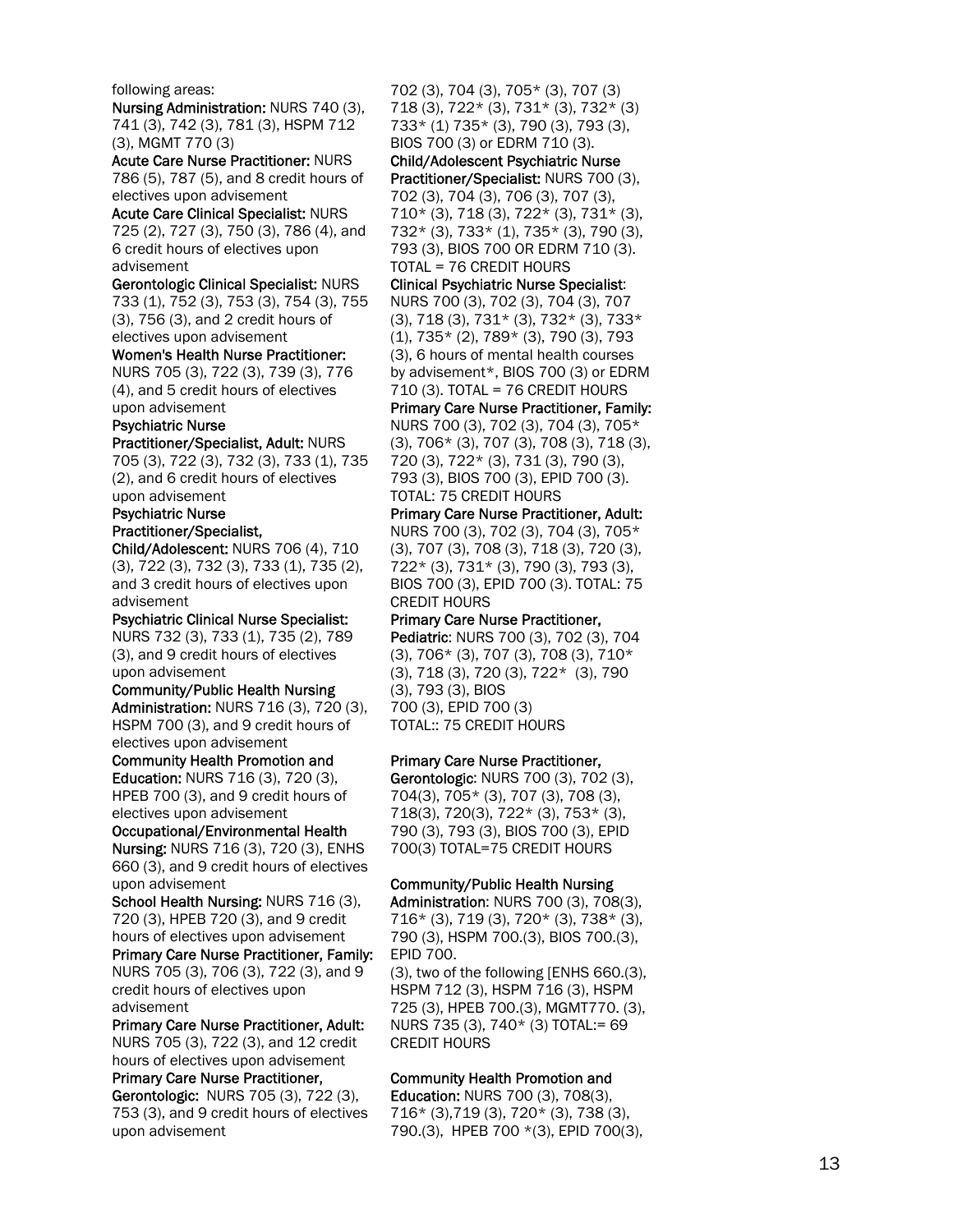#### Primary Care Nurse Practitioner,

Pediatric: NURS 706 (3), 710 (3), 722 (3), and 9 credit hours of electives upon advisement

BIOS 700.(3), two of the following [EXSC 700.(3), HPEB 701(3), 702(3), 708 (3), 710  $(3),712*(3).$ TOTAL= 69 CREDITHOURS

### Occupational/EnvironmentaI Health

Nursing: NURS 700.(3), 708(3), 716\* (3),719 (3),720\* (3), 738 (3), 790 (3) ENHS 660\* (3), BIOS 700 (3), EPID 700.(3), two of the following [ENHS 662 (3), 681(3), 762 (3), 763 (3), 764 (3), 767 (3), 771 (3), 776 (3), 781 (3), EPID 747\* (3) TOTAL = 69 CREDIT HOURS

#### School Health Nursing: NURS

700.(3),708(3), 716\* (3), 719 (3), 720\* (3), 738 (3),790(3), BIOS 70.0.(3), EPID 700.(3), HPEB 720\* (3) , two of the following [EDEX 632 (3), 691 (3), EXSC 700.(3),HPEB521 (3),631 (3),710 (3),  $760*$  (3) TOTAL = 69 CREDIT HOURS

#### Nursing Administration: NURS

700.(3),734\* (3), 738\* (3), 740\* (3), 741\* (3), 742\* (3),779 (3), 781 (3), 790. (3), HSPM 712 (3), MOMT 770.(3), BIOS 700.(3) or EDRM 710 (3)

TOTAL= 69 CREDITHOURS

#### \*Emphasis area course.

Non-RS.N. degree prepared students take additional course work as prerequisites and corequisites with the D.N.P. curriculum. These students are awarded the B.S.N. degree upon completion of the additional coursework and the prescribed credits of D.N.P.coursework needed for licensure. Once the B.S.N. course work is completed, students may take the National Council Licensure Examination(NCLEX). Students must be successful on the NCLEX before they are eligible to enroll in the remaining D.N.P. courses. Length of study for non-B.S.N. degree prepared students is

typically eight semesters (including summers)of full-time study. Part-time study is available; however, full-time study is required while taking the prelicensure courses.

14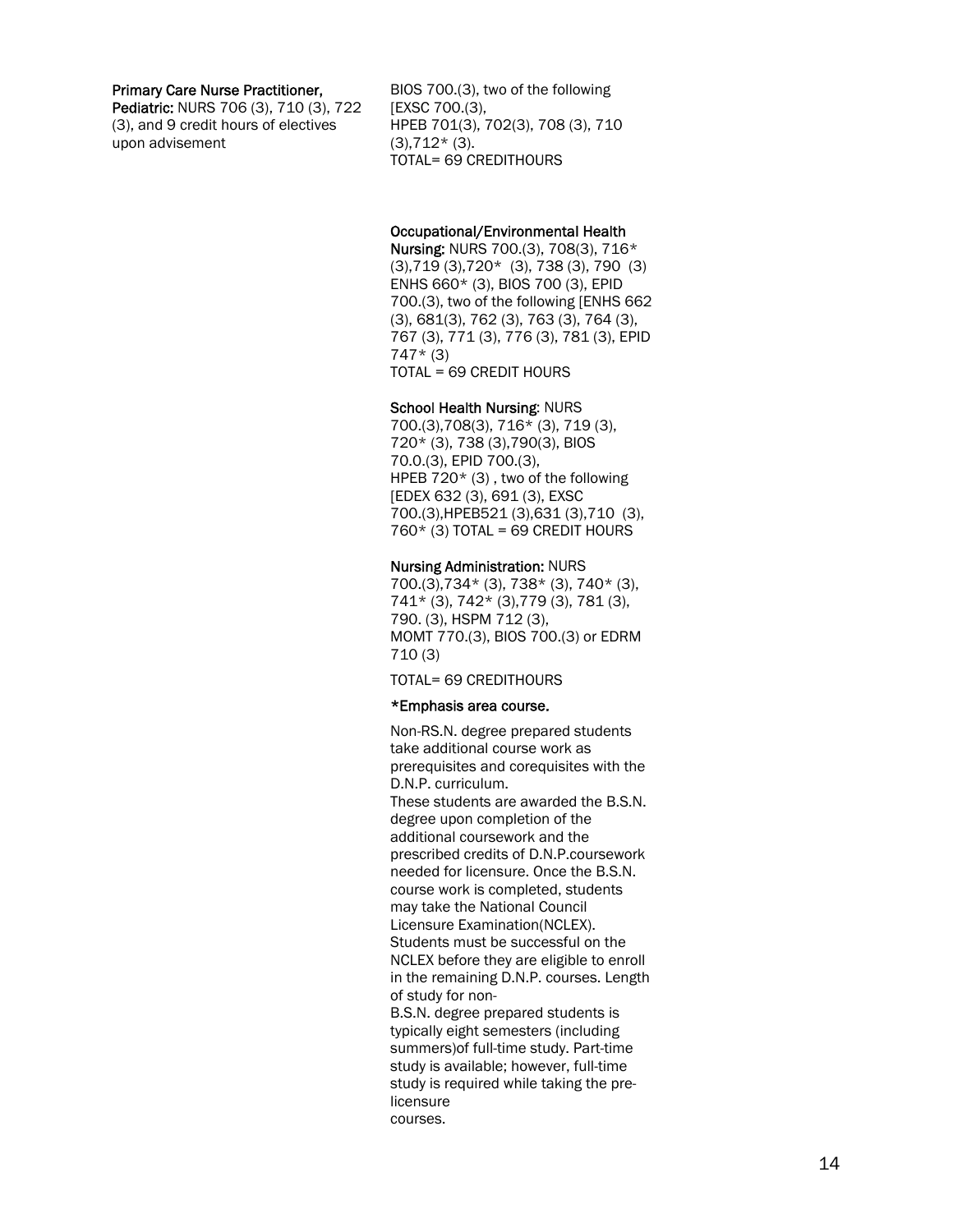Total D.N.P. credit hours 83

--

# 7. **Report of 500/600 Level Courses and Telecommunication Delivery** (Dean Buggy)

Professor Buggy reported that the following courses were presented and recommended for approval by the Committee on Curricula on 4/11/08:

New Courses:

- 1. CRJU 510 new
- 2. CRJU 512 new
- 3. PHYS 521 new
- 4. PHYS 522 new
- 5. JOUR 506 new
- 6. ENVR 590 new

Course Changes:

- 1. MATH 511 prerequisite
- 2. MATH 514 prerequisite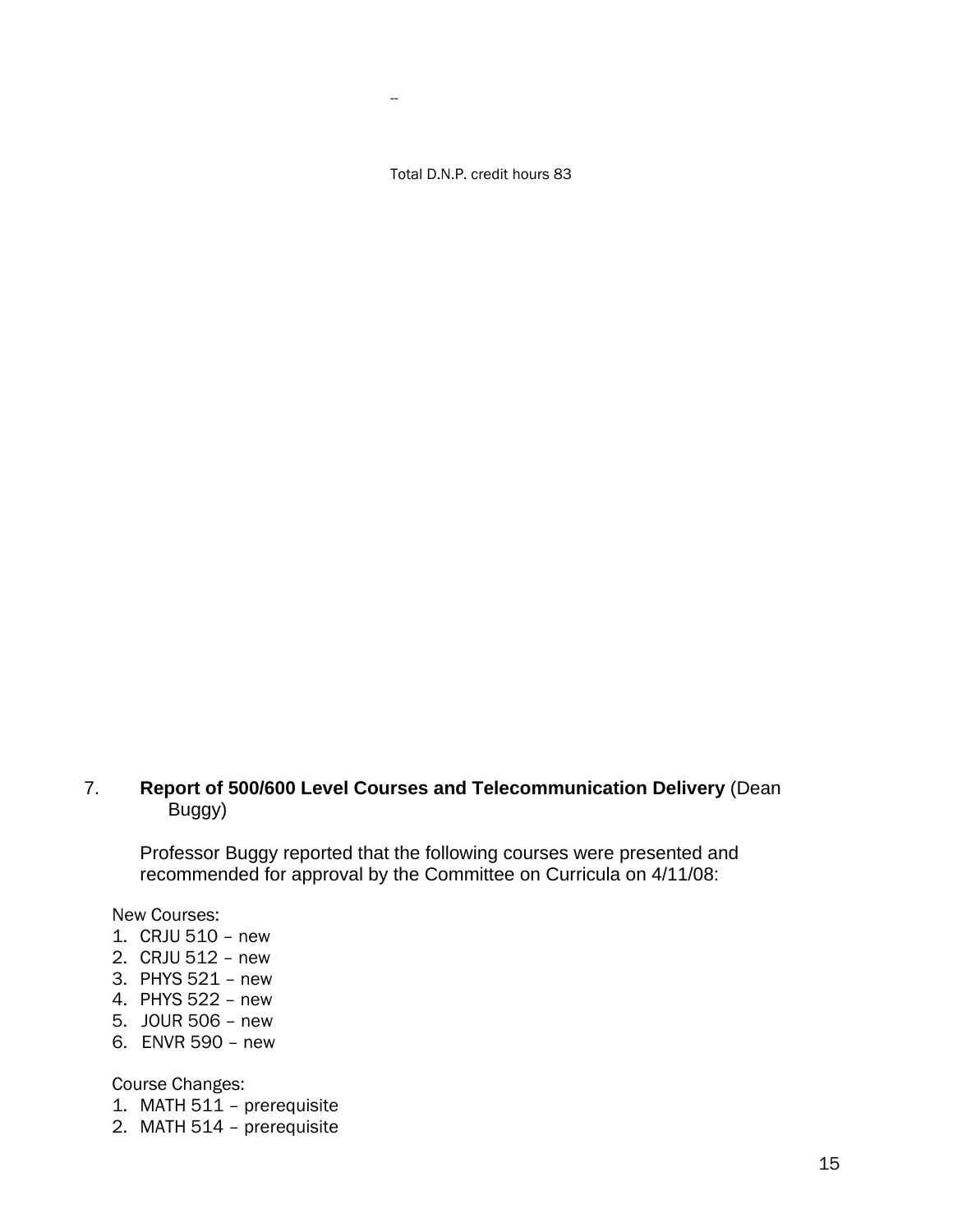3. MATH 521 – prerequisite 4. MATH 526 – prerequisite 5. MATH 531 – prerequisite 6. MATH 532 – prerequisite 7. MATH 533 – prerequisite 8. MATH 534 – prerequisite 9. MATH 540 – prerequisite 10. MATH 546 – prerequisite 11. MATH 550 – title & prerequisite 12. MATH 551 – prerequisite 13. MATH 552 – prerequisite 14. MATH 554 – prerequisite 15. MATH 561 – prerequisite 16. MATH 580 – prerequisite 17. MATH 587 – prerequisite (pending letter of coordination) 18. MATH 544 - prerequisite 19. PHYS 503 – prerequisite 20. PHYS 504 – prerequisite 21. PHYS 506 – title & prerequisite 22. PHYS 509 – prerequisite 23. PHYS 514 – prerequisite 24. STAT 530 - title 25. WOST – program name 26. EDEC 503 – title & description 27. EDEC 510 – description 28. HRTM 565 – internet delivery 29. PSYC P589 – telecommunication

30. EDEC 610 - # to 510

## 8. **Report of the Fellowships Committee** (Professor Pirisi-Creek)

Professor Dubinsky presented in absence of Professor Pirisi-Creek. The Fellowships Committee completed the Third Round of nominations on April 7, 2008. There are 12 Graduate Fellowships nominations. The Committee will meet to determine award recipients.

9. Report of the Program Review Committee (Professor Bickle)

No Report.

### 10. **Report of Academic Policy and Practices Committee** (Professor Farber)

Dr. Zimmerman reported progress on the process of soliciting nominations for new members of the Graduate Council. She referred to the Graduate Council Manual to review the process and found that some of the material was out-dated.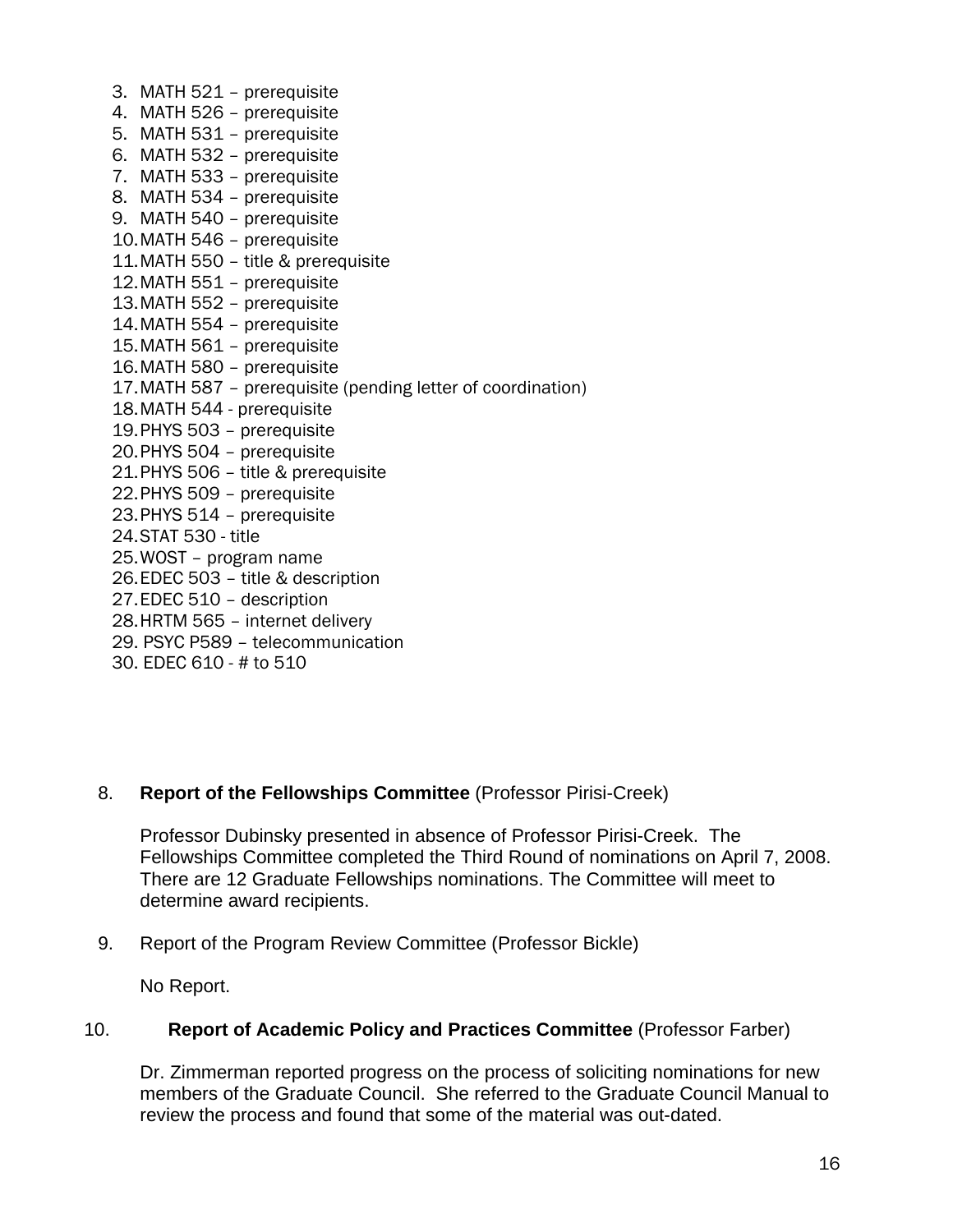Dr. Farber wanted noted on record of some of the reasons/responses as to why faculty declined nomination/participation in Graduate Council.

Dr. Zimmerman mentioned that the main reasons/responses were that the unit's faculty already offers too much service and that units are already depleted in the number of senior faculty available for service.

# **The Policy and Practices Committee proposed changes to the Graduate Council Manual:**

## **Page 4, Section IV. Graduate Council Membership**

## **A. Elected and Appointed Members**

## *Last sentence, first paragraph now reads:*

The Graduate School is currently comprised of twenty faculty members and the Dean of The Graduate School. Members of the Graduate Council include both elected and appointed Columbia faculty. In 2005-2006, nine (9) members are elected and nine(9) members are appointed.

## *Propose change to:*

The Graduate Council has twenty (20) members and is comprised of eighteen (18) Graduate Faculty members, the Dean of the Graduate School, and the Associate or Assistant Dean of The Graduate School who serves as Council Secretary. Nine (9) Graduate Faculty members are elected by the Graduate Faculty and nine (9) Graduate Faculty members are appointed by the President of the University. The eighteen Graduate Faculty members are voting members. The Dean of the Graduate School and the Council Secretary are non-voting members.

## **B. Election Procedures**

### *Now reads:*

A mail ballot is used for electing Council members. Nominations are solicited from the graduate academic units, and ballots are mailed to all members of the Graduate Faculty. Ballots are returned to the Dean's office, where the votes are counted. The rules of the Faculty Senate are followed in determining the outcome - i.e., to be elected a candidate must receive at least one more vote than the quotient of the total votes cast divided by twice the number of seats to be filled. If a runoff is necessary, the number of candidates is limited to twice the number of seats to be filled. New members take office at the beginning of the fall semester.

### *Propose change to:*

A ballot is used for electing Council members. Ballots may be mailed either in paper or electronically as long as the voting process is secure and anonymous to the election tellers. Tellers are appointed by the sitting Chair of the Graduate Council. Candidates receiving the largest number of votes are elected to fill the vacant seats. In the event of a tie, the candidate(s) to be seated will be determined by lot. If the number of candidates does not exceed the number of seats to be filled, the Graduate Council may vote to elect the candidates by acclamation rather than conduct the election by ballot. This vote of the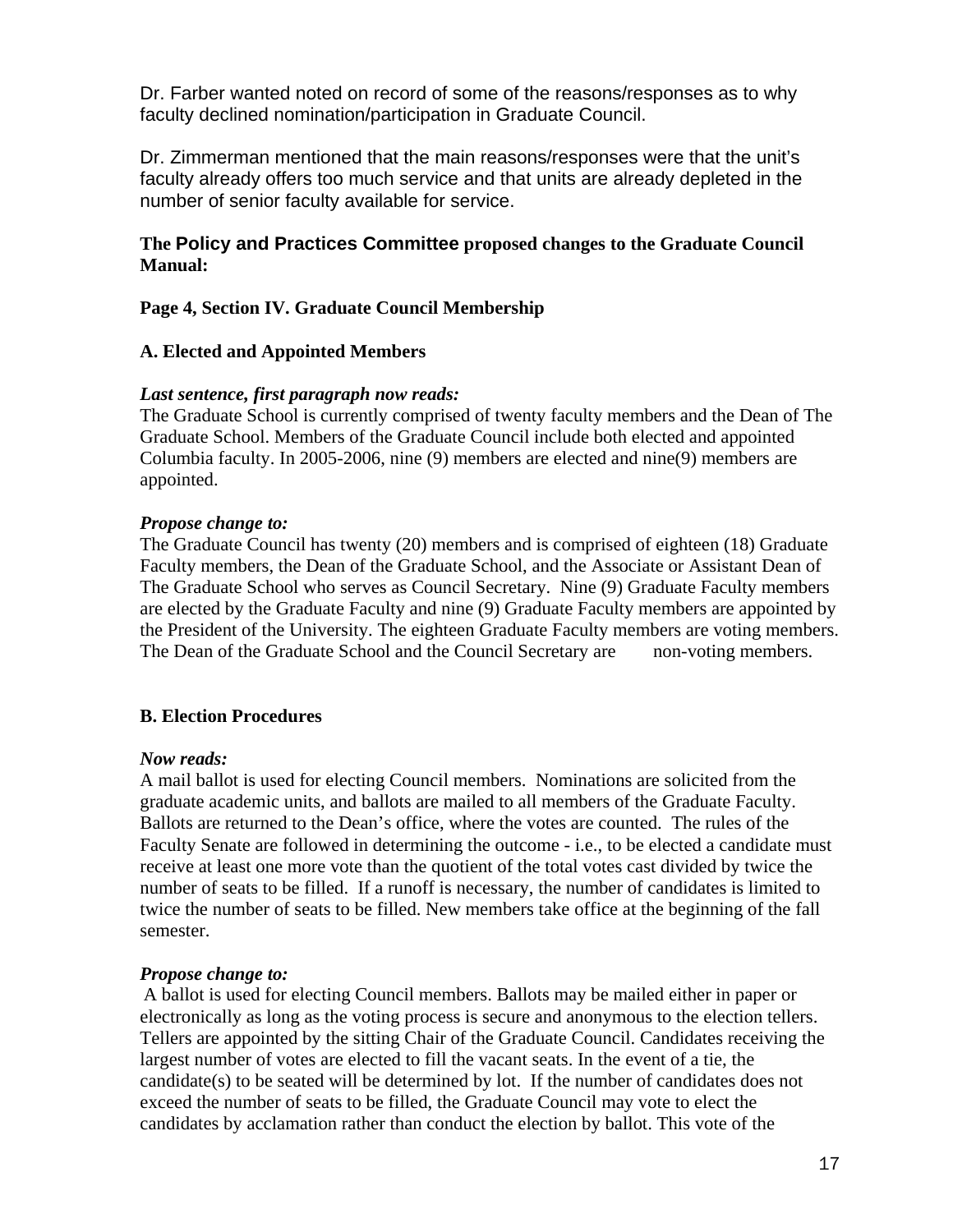Graduate Council is subject to the same process of challenge as other Council decisions. New members take office at the beginning of the fall semester.

# **Page 5, Section IV - Graduate Council Membership**

# **D. Officers of the Graduate Council**

*Now reads:*  The Associate Dean of The Graduate School is designated as the Council's Secretary.

# *Propose change to:*

The Associate or Assistant Dean of the Graduate School is designated by the Dean of the Graduate School to serve as the Secretary of Graduate Council.

# **The Graduate Council approved all three changes to the Graduate Council manual.**

Dr. Buggy asked the Policies and Practices Committee to review the academic standards related to academic probation notification and length of probations resulting from incomplete grade postings. He described the current practice that, for example, a student takes a course in Fall 2006 and receives a grade of incomplete that may convert to an F. The administrative change from I to F is not posted to the transcript until the end of Fall 2007, but is posted back to the Fall 2006 semester. If that conversion results in a student's GPA falling below a 3. 0, then that student would be placed on academic probation for a year under current policy. He felt the policy should be revised so that such students receiving I grades which converted should not be given the same one year term of probation because they had already had one year to remove the incomplete grade. He suggested that a shorter probationary period of one regular semester be given to those students.

# **The Policy and Practices Committee proposed changes to the Academic Standards Policy:**

# *Now reads:*

# **Academic Probation and Suspension Policy ("3.00 Rule")**

Graduate degree-seeking students whose cumulative grade point average drops below 3.00 (B) will be placed on academic probation and allowed one calendar year in which to raise the grade point average to at least 3.00. In the case of conversion grades for incompletes that cause a GPA to drop below 3.0, a degree-seeking student will be placed on academic probation at the end of the semester in which the grade is posted. Students who do not reach a cumulative 3.00 grade point average during the probationary period will not be permitted to enroll for further graduate course work as a degree or non-degree student.

Colleges and departments may impose more stringent requirements than The Graduate School's Academic suspension policy. Students should consult their advisors to ensure familiarity with departmental regulations.

# *Propose change to:*

# **Academic Probation and Suspension Policy ("3.00 Rule")**

Graduate degree-seeking students whose cumulative grade point average drops below 3.00 (B) will be placed on academic probation and allowed one calendar year in which to raise the grade point average to at least 3.00. In the case of conversion of grades of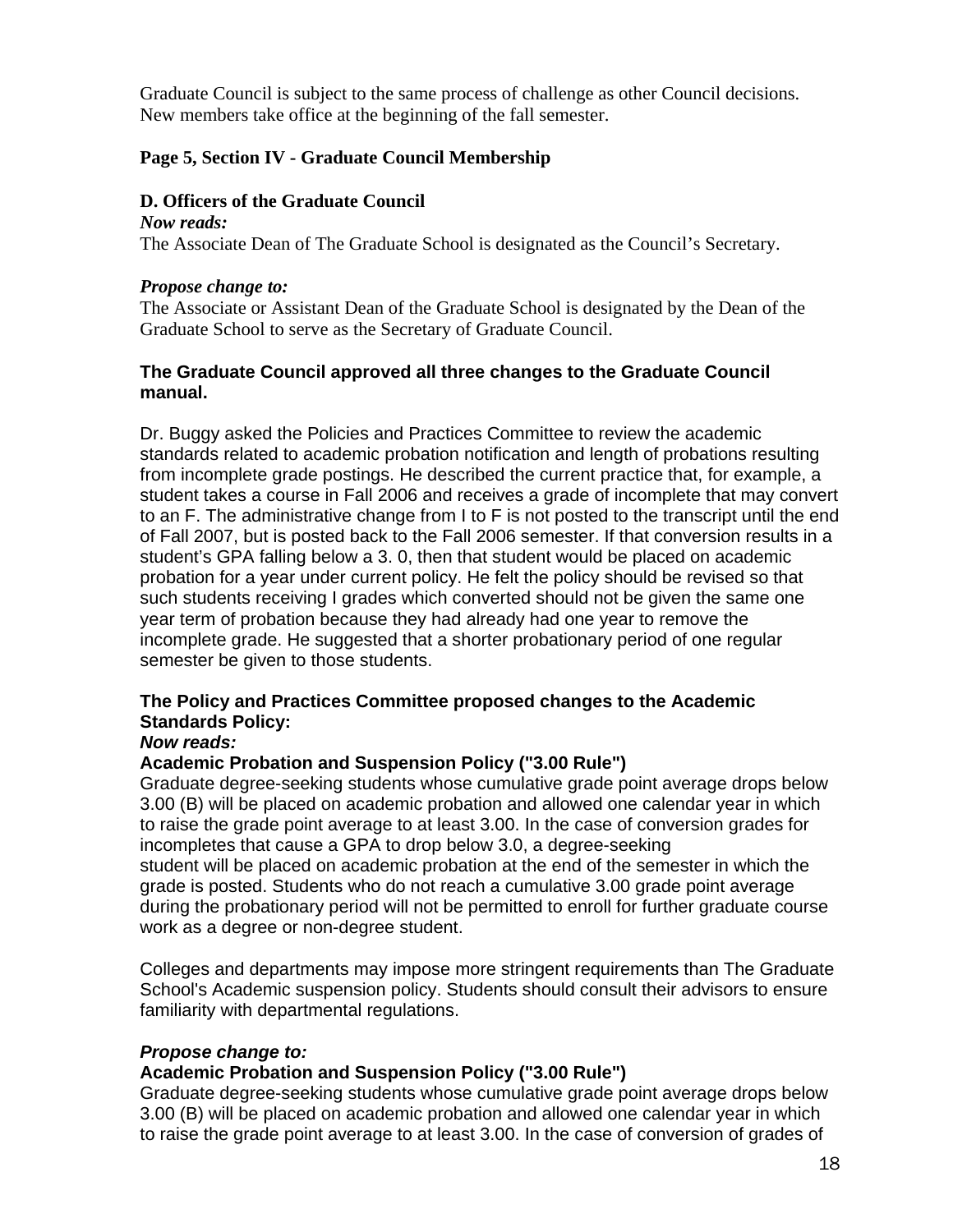incomplete that cause a cumulative GPA to drop below 3.0, a degree-seeking student will be placed on academic probation at the end of the semester in which the grade is posted. Students whose cumulative GPA falls below the required minimum of 3.0 by receiving a grade for a course in which they received an Incomplete will, instead of a one year probationary period, be granted only one major semester of probation dating from the semester in which the grade is received by the registrar in which to raise their cumulative GPA to 3.0 or above. Students who do not reach a cumulative 3.00 grade point average during the probationary period will not be permitted to enroll for further graduate course work as a degree or non-degree student.

Colleges and departments may impose more stringent requirements than the Graduate School's Academic suspension policy. Students should consult their advisors to ensure familiarity with departmental regulations.

## The Graduate Council voted to adopt the change to the Academic Standards Policy.

## 11**. Other Committee Reports**

No report.

## 12. **Old Business**

No report.

### 13. **New Business**

No report.

- 14. **Good of the Order**
- 15. **Adjournment**

The meeting adjourned at 4:38 p.m.

ancy semmermon Nancy Zimmerman, Secretary

c: President Andrew A. Sorensen Provost Mark P. Becker Deans Department Chairs Graduate Directors